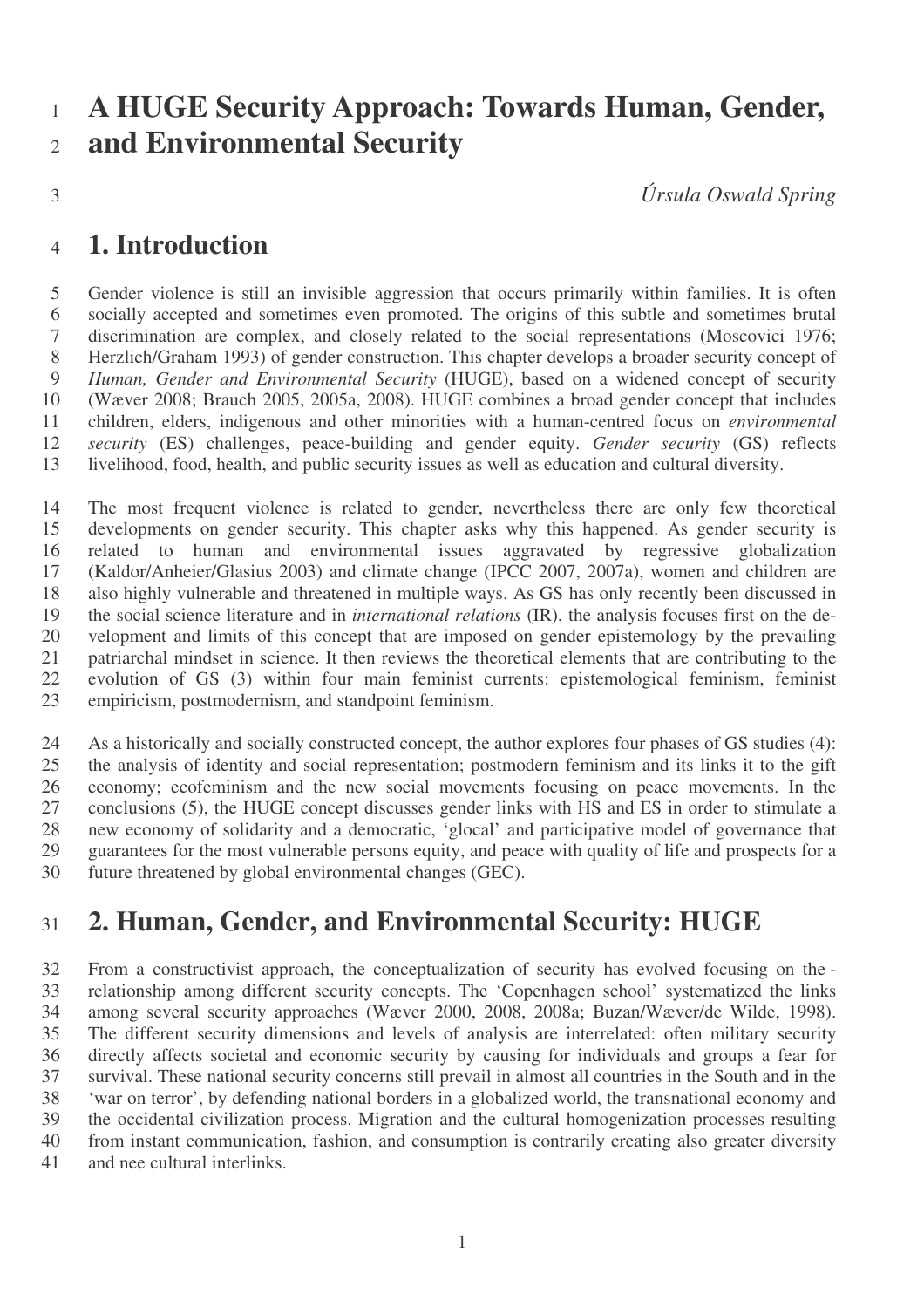Among the extended concepts are *societal security* (Wæver 2008a)*,* labelled by Møller (2003) as 'incremental'; HS described as 'radical' and ES termed as "ultra-radical" (table 1). Going beyond the traditional realist approach of Wolfers (1962), the security definition of the Copenhagen school distinguished between different referent objects (state, nation, societal groups, individuals, humankind, and ecosystems), depending on the security concern where the values at risk are sovereignty, national unity, survival, and sustainability (Ullman 1983). Asking for *security from whom* or *what*, *risks from whom* and *threats from whom* and *from what*, the sources of threat have 8 changed since the late 20<sup>th</sup> century. This classification has offered a specific heuristic contribution that has inspired subsequent modifications and where gender security was included.

10 **Table 91.1:** Human, Gender, and Environmental Security (HUGE): A Transradical Approach. 11 **Source**: Møller, 2003: 279; Oswald Spring, 2001, 2004, 2007.

| Degree of expansion  | <b>Denomination</b>              | <b>References</b>                                                      | <b>Value at risk</b>                                                          | <b>Sources of</b>                                                                                                                    |
|----------------------|----------------------------------|------------------------------------------------------------------------|-------------------------------------------------------------------------------|--------------------------------------------------------------------------------------------------------------------------------------|
|                      | (security of                     | object                                                                 | (security of what?)                                                           | threat (security                                                                                                                     |
|                      | what?)                           | (security of<br>whom?                                                  |                                                                               | from whom and<br>for what?)                                                                                                          |
| No expansion         | National Security<br>(political, | The State                                                              | Sovereignty,<br>territorial integrity                                         | Other states,<br>terrorism, sub-<br>state actors,                                                                                    |
|                      | military)                        |                                                                        |                                                                               | guerrilla                                                                                                                            |
| <b>Incremental</b>   | Societal Security                | Nations,<br>societal groups                                            | National unity and<br>identity                                                | Nations,<br>migrants, alien<br>cultures, mass<br>media                                                                               |
| <b>Radical</b>       | Human Security                   | Individuals,<br>humankind                                              | Survival, quality<br>of life, livelihood                                      | State,<br>globalization,<br>elites, terrorism                                                                                        |
| <b>Ultra-radical</b> | Environmental<br>Security        | Ecosystem,<br>Humankind,                                               | Sustainability                                                                | Nature, global<br>change, global<br>warming,<br>humankind                                                                            |
| <b>Trans-radical</b> | <b>Gender Security</b>           | Gender<br>relations,<br>indigenous,<br>minorities,<br>children, elders | Equity,<br>equality,<br>identity,<br>solidarity,<br>social<br>representations | Patriarchy,<br>totalitarian<br>institutions<br>(governments,<br>religions, elites),<br>dominant culture,<br>intolerance,<br>violence |

12

## <sup>13</sup> **3. Human Security**

 Why do more than 24,000 persons, basically children, die each day of hunger, and why only in Sub- Saharan Africa has the number of undernourished children augmented from 29 to 37 million during the last decade? Why do three billion persons lack access to basic sanitation systems? Why did the globalization process and scientific progress create more than 2 billion extremely poor people? Why do 55 million Latin Americans not have enough to eat while living in the most biodiverse region on the planet that provided the world three of the five basic food crops (corn, beans, and potatoes)? How did this situation develop and get worse in different countries of the south? What is happening with China and India and how are the UN *Millennium Development Goals* (MDGs) related to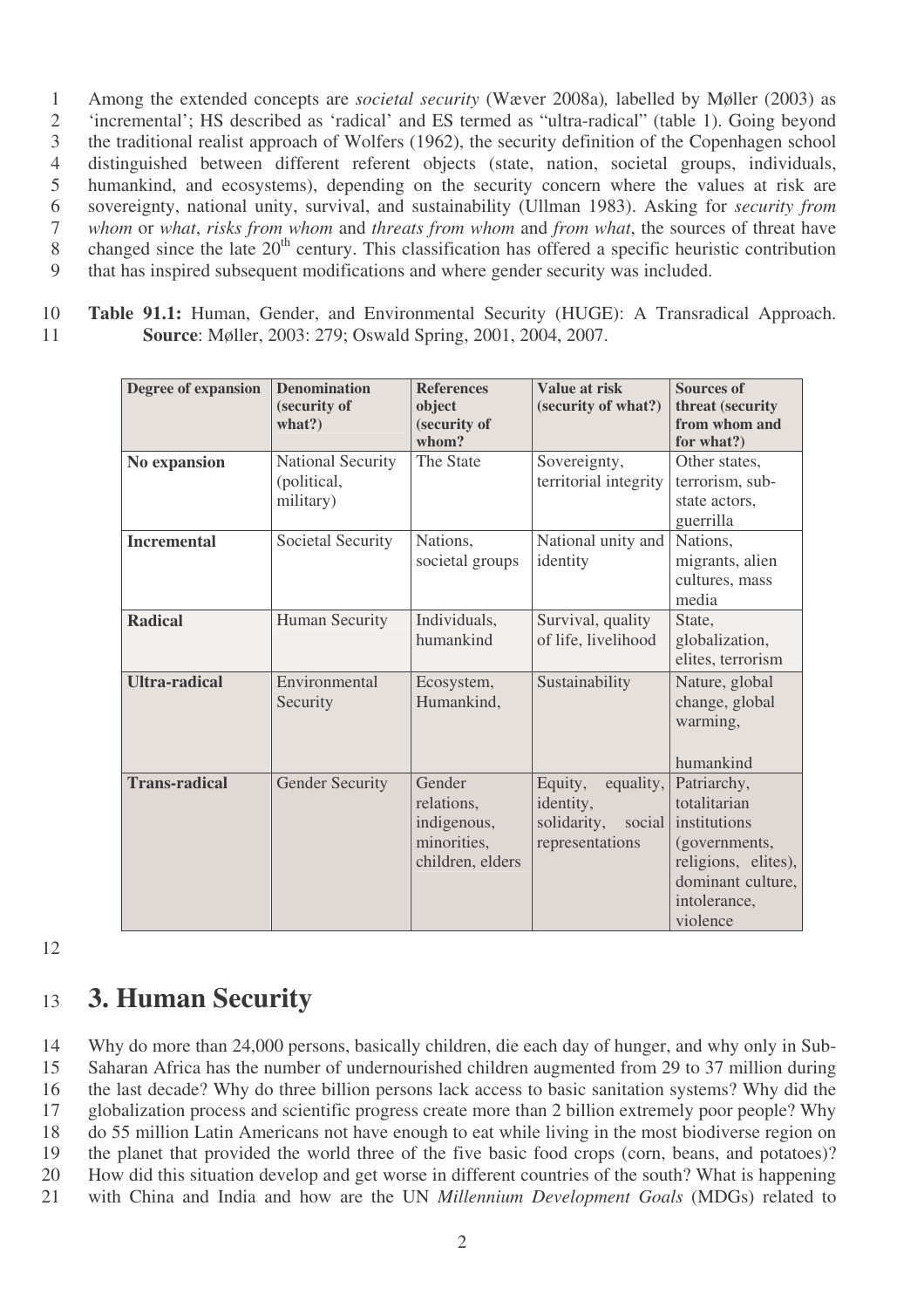processes of development, modernization, efficiency, and justice? Why are 70% of extreme poor

people women? The present situation of existing gaps in a world of plenty requires a deeper and

wider approach to GS (Bellamy/McDonald 2002), and an epistemological shift from a techno-

centric perspective to a holistic approach.

 Social inequalities are historically developed and accentuated within developing countries due to the North-South and the internal gaps, creating social vulnerability. It includes unsatisfied human needs and limited access to resources (Melillo/Suárez/Rodríguez 2004), therefore the lack of human security is understood as 'freedom from fear' and 'freedom from want'.

# **4. Environmental Security**

 Due to global and climate change, environmental security (Mathews 1989) is not only an issue of scientists (Dalby 2008; Dalby/Brauch/Oswald 2008) but increasingly also of politicians (Stern 2006). Resource depletion (water, land, air, minerals, and fossils) and their pollution are limiting the offer for productive processes and life quality, worsened by higher demand due to population growth, urbanization, more food demand, and the claim of an ongoing process of modernization in developing countries, particularly in China and India (The Economist 2007; IPCCC 2007, 2007a). Disasters will further reduce available resources. These factors are pressuring on the demand side, reducing at the same time the supply due to scarce and contaminated resources. Besides oil and gas, water and virtual water (food) is threatening *ES*. Scarcity alone is not what kills people or causes political violence; numerous other factors are important in the destruction of the social networks that ensure survival.

 There is no reason to believe that states are necessarily acting in ways that ensure the security of their populations, despite official rhetoric. The critical development literature and discussions of political ecology emphasize that state actions in support of development may be a contributing fac- tor to the vulnerability of social and ecosystems, which are then incapable of ensuring survival when disaster strikes. Neither are states the innocent arbiters of disputes, nor necessarily benign agencies primarily interested in the welfare of their populations; they may be involved in the violent suppression of resistance to central rule or to the dislocations of economic globalization and the concomitant commoditization of items essential for survival. Therefore the shift from the 'holocene' to an 'anthropocene' (Crutzen/Stoermer 2000) suggests that the link between human and ecological matters must be understood in a way that transcends the divisions between the 'natural' and the 'human' that have structured the thinking on security and especially identity since the emergence of modernity.

# **5. Gender Security**

#### **5.1. Gender as Analytical Concept**

35 Several organizations within the United Nations systems that collect data (UNSC Resolution 1325<sup>1</sup>; UNIFEM 2007; FAO 2006) have confirmed that the violence against women and girls is the most frequent form of violence on earth (Riviere/Cominges 2001). Each third woman in the world is being beaten, and each fifth is being sexually harassed or violated (UN 2006). Normally, this violent behaviour happens inside the house; however, in research surveys men who were re- sponsible for committing these crimes claim guilty for men from other cultural backgrounds, different regions, and lower social classes. Most countries in the South still lack laws against this

 See: United Nations Security Council Resolution 1325 on "Women, Peace and Security"; at: <http://www.un.org/ events/res\_1325e.pdf> and: < http://www.peacewomen.org/un/sc/1325.html>,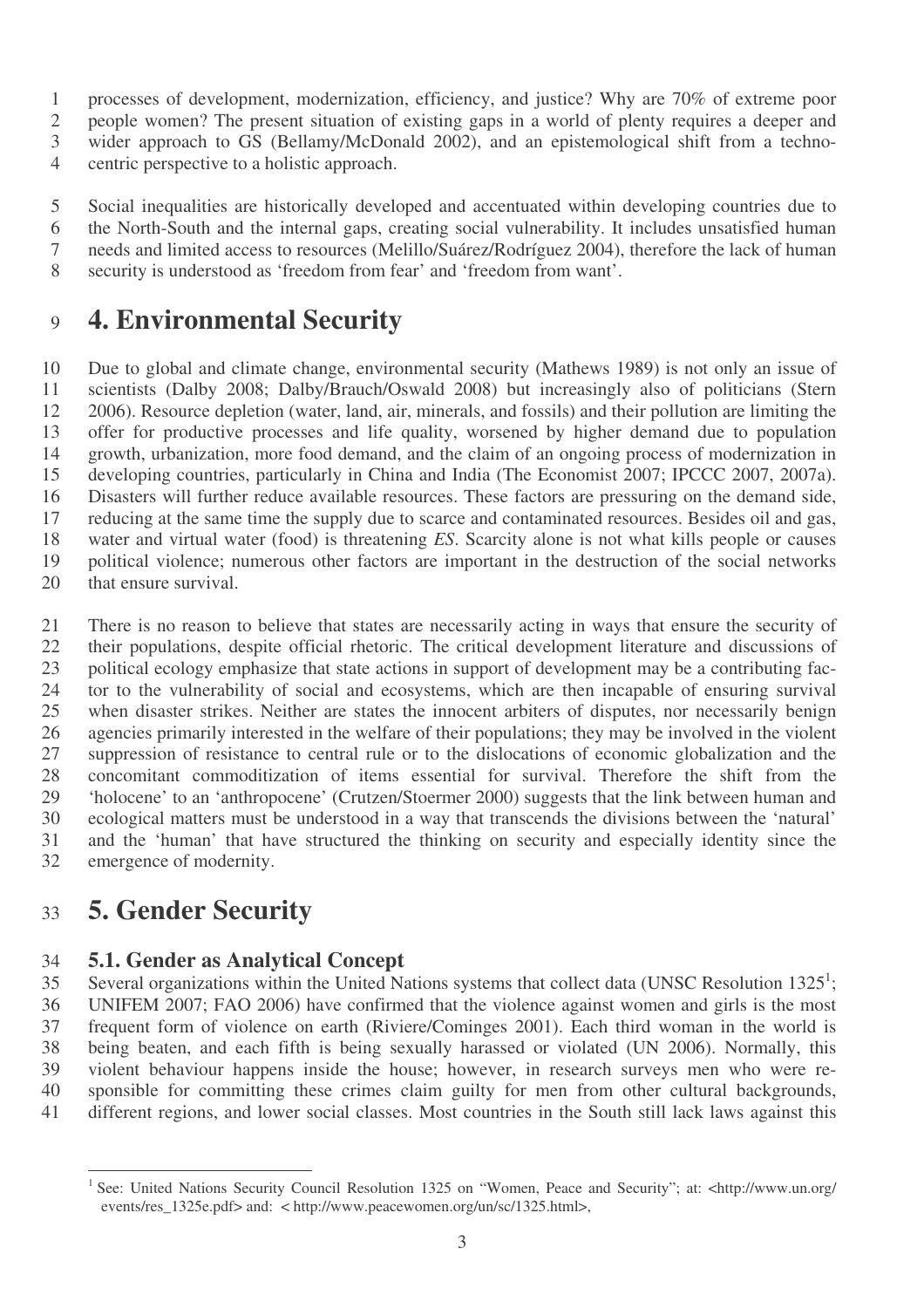type of violence, and even if they exist, they are not being enforced by male judges due to a patriarchal practice of law and power exercises.

 Thus, gender security is normally taken for granted, socially identified, and represented within so- ciety. The world has been organized for at least five thousand years on patriarchal patterns, where the male gender (the strong sex) dominates the female (the weak sex), creating inequity, exclusion, violence, and submission. Female powers were considered marginal and merely delegated. The main control on material goods remains in the hands of men who decide on family expenses, property, productive activities, inheritance, and gifts. The lack of the right to own property has reduced the negotiation capacity of women and increased their insecurity.

 As the relationship between men and women implies complex interlinks and relates to human and societal security, the threats are not always perceived as purely confrontational. Nobody is born as a man or woman; everybody is born with a body which acquires a generic significance in this world (De Beauvoir 1949; Lama 2002, 1996). From early childhood on gender is socialized (Lloyd/Du- veen, 1992; Piaget 1950) and consolidated during the personal life history. Family structures, schools, work, and clubs are organized to subsume gender identity into daily life, avoiding that gender discrimination get perceived and combated. Gender is also an analytical tool, socially constructed, and the axis of classification is linked to genital difference (sexual dimorphism: female-male), facts that permits a biological explanation of social representations of gender, rooting still more the mechanisms of distinction, and with them the process of discrimination. The key role of women is in caring about the well-being of children, family, and animals, and is considered a *homo domesticus*.

# **5.2 Gender Security Studies**

Nonetheless, violence against women did not lead to a theory on gender security (GS). The UN Security Council referred to it in Resolution UNSC 1325 separately to 'gender, security, and human rights'. Key elements point to the economic security of women with respect to property rights, education and training, equal access to paid work regardless of ethnic, religious, and caste differences, and the encouragement of small-scale business within local areas (Beijing Conference 1995). In analytical terms and linking up human and ES to GS, this author proposes a transradical level of expansion (table 1). An initial definition of GS refers to the process of socialization to 'become' a gendered human being; a man or a woman, depending on the position of the social structure. Thus, GS is socially constructed and systemic within the present patriarchal society, and it is normally taken for granted. The relations are linked to gender status – ethnicity/race, class, age, and minority status – in relation to the model of reference. Equity and identity are values at risk, and the source of threat comes from the patriarchal hierarchical and violent order, characterized by exclusive, dominant, and authoritarian institutions, non-democratic governments, churches, and elites; secondly, from the established and developed social relations of violence and prejudice. They are penetrating the most intimate space of a couple and family, affecting labour relations, political and social contacts, and primarily also the exercise of power where a system of exclusion, discrimination, and stigma dominates, threatening equity and personal or group identities. 

# **5.3 Evolution of Gender Security**

GS has a long history and complex analytical processes behind it. The European Union refers to GS as the systematic examination of the differences in "conditions, needs, rates of participation, access to resources and development, management of the patrimony, of the power, of decision and images 45 among women and men relating to their roles assigned in the function to their sex<sup>"2</sup>. Structural inequity is reduced in some progressive countries through quota systems, which can improve the participation of women, but it still remains discrimination, although a positive one with the goal to

<sup>&</sup>lt;sup>2</sup> See at: <lacitoyennete.com/magazine/mots/glossaireegaliteHF.php; a glossary from the European Union>.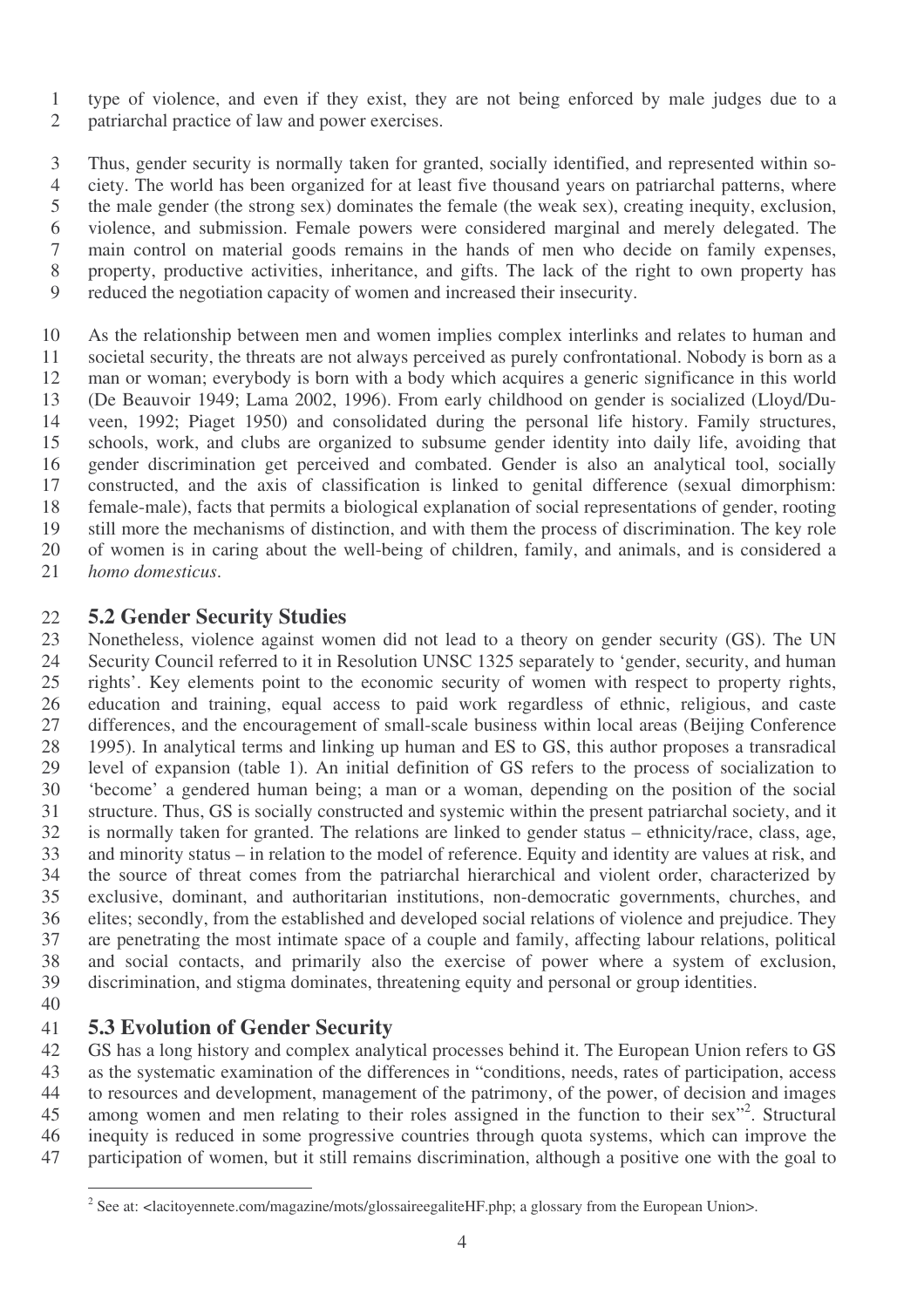achieve greater equality. Clear political norms and roles supported by institutional actions that note

existing differences could improve the gender balance, and therefore may reduce gender insecurity

and violence.

 The historical evolution of feminist thinking and the diverse practices had a strong influence on the deconstruction of the GS concept. Feminist studies have evolved through several phases: from theoretical feminism to the desire for female voting and greater equality. The relation between GS and HS started with the debacle of five decades of failed and misguided development, directly linked to the omission of gender considerations. The exclusion of women and other minorities from science, technology, history, and public life have implied and continue to cause enormous costs for the political process, the economy and the environment, for peace-building, and culture of the world.

 The patriarchal system constituted the base of gender insecurity. It is characterized by male dominated extended households, patrilineal inheritance and patrilocal housing for married women (the Roman *pater familiae*). Community owned property became private property, and a system of norms was created that obliged society to legally consolidate the changes in the context of the *pax romana* (Oswald 2008). Male kings or leaders strengthened their power due to conquests of new territories; they developed better weapons and armies, and made slaves out of the conquered people, and exploited nature. The leading elite established monarchies of absolute power ruling their land, commodities, resources, and subjects. With supernatural forces or as divine deputies of god on earth (pope, prophet) they consolidated empires. Military control stabilized their empires externally and internally and social unrest obliged them to legitimize elite's hegemony (Gramsci 1977). Later, democratic institutions and a division of power consolidated economic and political power and a system of rule justified the legal use of physical force in the hand of the state (Max Weber 1987). This summarized process of the rise of patriarchy was further consolidated by the three mono- theistic religions (Judaism, Christianity, and Islam). The belief in one father god and the only truth relied on male priests, representatives of god on Earth.

 Thus 'gender insecurity' is a historical process whose root causes is dominance, oppression, violence, and invisibility. Only one part of society dominates and exploits the other part. Hierarchical orders and repressive mechanisms maintain control, and mass media, ideology and religion the hegemony. They create social representations and identity processes to maintain the status quo. Therefore, only the overcoming of patriarchy related to other systemic factors of control and violence could overthrow the present unjust system of global society and liberate everybody, men and women. Existing social representations also excluded women from science and technology. By deconstructing assigned social roles and patriarchal thinking several schools of feministic epistemologies were developing.

## **6. Scientific Currents in Feminism**

 *Feminist epistemologies* have analysed the ways in which metaphors of masculinity operate in the construction of ideals of rationality and objectivity (Bordo 1990; Lloyd/Duveen 1992; Longino 1990, 1993, 2001). Sandra Harding (1986, 1988, 1991; Harding/Hintikka 1991) argued that dualism such as nature-culture, subject-object, and masculine-feminine supports modern epistemological analyses, and that feminist epistemology should deconstruct this dualism (Stuart 1990). Scientific theories contain also a gender bias, not only due to the under-representation of women, but also in the construction of objectivity and underlying values. Therefore, a GS approach proposes the incorporation of explicit gender-related values, represented by the selection and delimitation of the object of study, the empirical work, the justification, the methodology, and a theory-building with ethics. Therefore, the analysis on GS must critically understand the diversity and values in a so- called rigorous or objective scientific analysis. It scrutinizes especially the narrow concept of military security, the related military complex, and its economic interests (Valenzuela 1991).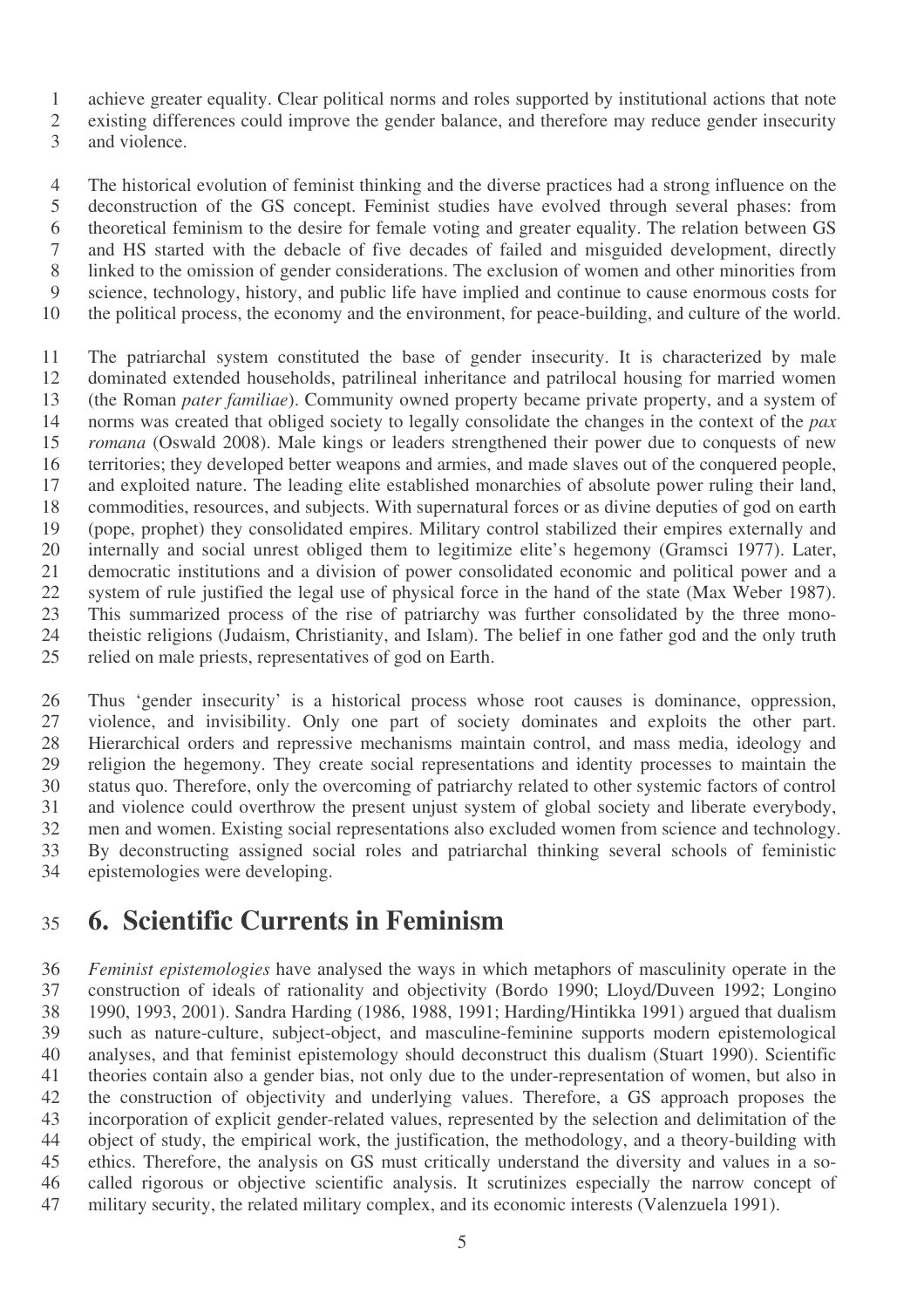*Feminist empiricism* criticizes the 'androgenic' mainstreaming in science, where the stereotypical masculine mental approach excludes emotions. Objectivity in scientific knowledge also in physics and biology (Harding 1986, 1988, 1991) has gender biases (selection, objectives, methods), and methodologies have themselves male-centred limits (Harding/Hintikka 1991). GS studies promote a shift and ask for cognitive 'equality' or 'sameness' with the patriarchal thinking. Therefore, the approach of GS shifts from opposition to collaboration. It creates a common front of the multi- disciplinary and process thinking that allows dealing with the present threats and the coming challenges of climate change, which will affect both genders and the planet as a whole (Haraway 1988, 1997).

 *Postmodern perspectives* (Butler 1990; Alcoff 1996; Alcoff/Potter 1993; Nicholson 1990; Persram 1994) have established radical critiques by rejecting any gender category, due to the fact that every individual is unique. They also oppose possible coalitions between women and other suppressed groups, because most of them would repeat the patriarchal conduct within these groups. For the GS analysis, their critiques of theories justifying sexist practices, where women are treated in an essentialist sense or as objects, are useful. These currents avoid in GS studies a bias of androcentrism, super-generalization or super-specialization, insensibility to gender analyses and issues, the normal elimination of sex and sexuality, double evaluation standards and payment for men and women in scientific achievements, sexist dichotomies, and a formalism limiting the unity of analysis (Bartra 1998). However, a postmodern approach limits also the deepening of GS, due to its influence by individualistic occidental thinking.

 The *standpoint* feminism was initially developed in the social sciences (Hartsock 1983, 1983a, 1988, 1993; Harding 1988; Chodorow 1978; Collins/Pinch 1998; Smith1974). Women and other oppressed groups are better trained and sensitive to deconstruct the mechanisms of exclusion, domination, violence, and submission. With these epistemic privileges they can deepen their analy- sis and better understand discrimination. Their analysis does not glorify women in research nor does introduce gender issues in a collateral way into international studies, but promotes a transversal and gender-clear approach, where both quantitative and qualitative methods should understand the processes of identity formation and consolidation of stereotypes, thus generating, reproducing, and anchoring the present situation of inequity. A GS approach observes that there could be no single standpoint, since women and marginal groups are differently situated within diverse social positions, cultural backgrounds, socio-economic conditions, race, class, ethnic group (Warren 1998), sexual orientation and geographic location, and that it is precisely this diversity which can enrich their analyses.

 Such an advance permits to situate knowledge socially by anchoring it in local interests and values. When oriented to a liberation perspective, the disadvantageous situation induces learning processes that are able to free them from their situation of oppression (Freire's liberation methodology 1998). In relation to GS studies, a clear distinction between the context of discovery and the context of justification would avoid confusions. Harding insists further that modern science is "deeply and completely constituted" by "local resources" (Harding 1986: 157) and bottom-up processes. This approach offers not only a theoretical and empirical link to HS, but includes also ES concerns when resource appropriation and distribution and social vulnerability as result of disasters are incorporated.

#### **7. Four Phases of Gender Security Studies**

 By linking logically and empirically *human* and *environmental security* with *gender security*, the construction and visibilization of the invisible, of the reproduction of injustices, and of the production and ideological circulation process can be understood. Four phases can be included in the consolidation of 'GS': *first*, the process of identity building and social representation; *second*,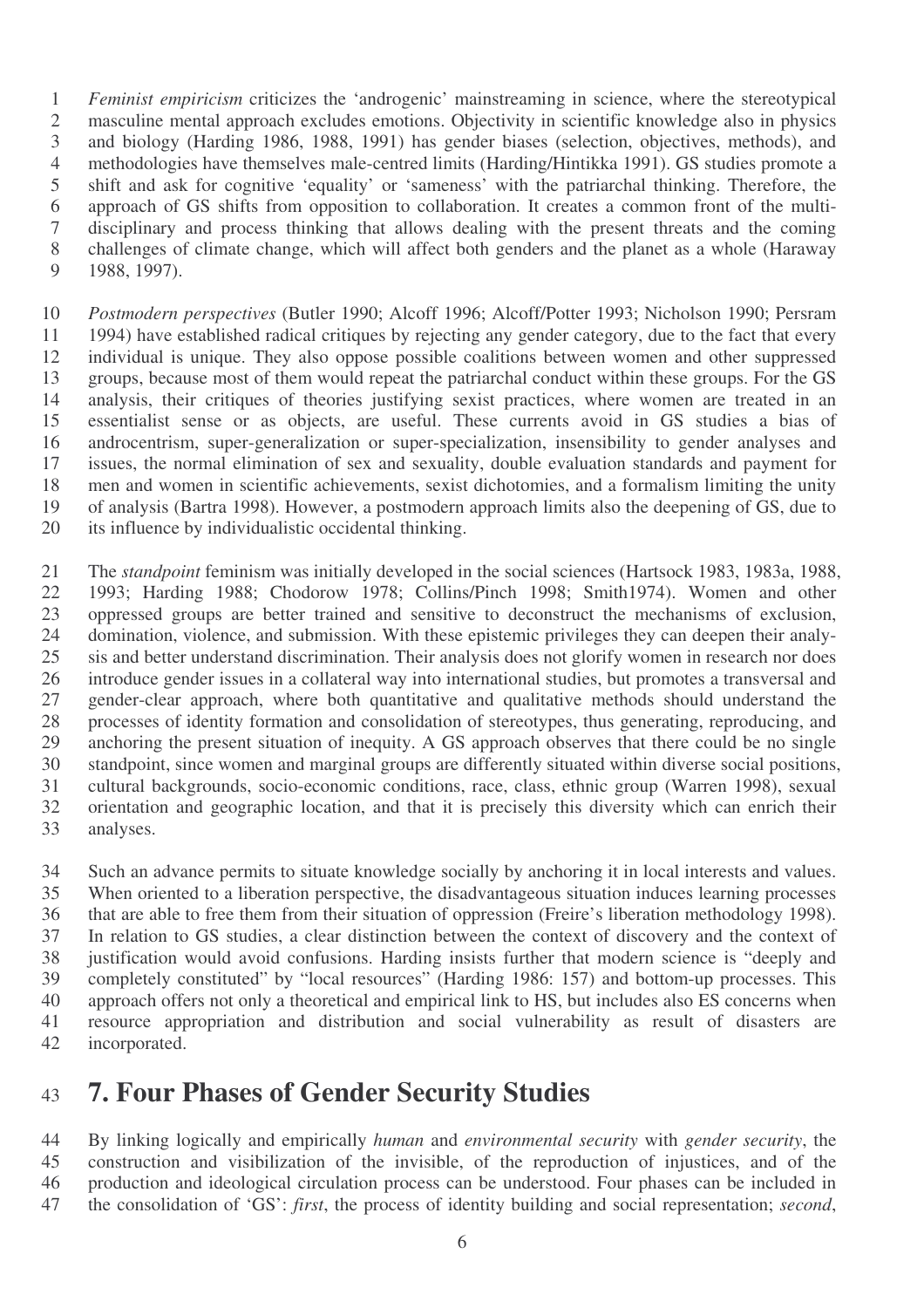the gift economy; *third*, the evolution of ecofeminism; and *fourth*, the emergence of social movements.

#### **7.1 Gender Identity and Social Representations**

 'GS' has gender relations (men and women) as its object of reference, and the values at risks are precisely identity and social representations (table 1). Thousands of years of experiences have permitted to consolidate a system of social representations that has been able to control all elements in the specific socio-historic context of a society. Symbolic elements of identity were developed – such as class, ethnicity, age, religion, race, nationality, professional ascription, political ideology, education, and others – which are in permanent change, reflecting a large diversity and capacity for adaptation, while conserving the outstanding historic attributes (gender, sex, and race) and the material conditions of late capitalism: poor and rich (Giménez 1999, Habermas 1995, 2000). Gender identity refers to the process of socialization to 'become' a gendered human being: man or woman, depending on the position in the social structure. Sociology defines gender identity as "a social construct regarding culture-bound conventions, roles and behaviours for, as well as relation- ships between and among, women and men and boys and girls" (Krieger 2001: 693-700). The formation of gender identity is a complex procedure that includes processes of gestation since birth, of learning during the first infancy, and later the socialization and acquiring of social roles. Identity generates roles within society where a systematic process of identification establishes the differences between status, needs, positions, and privileges of each gender. These roles have two explanations: they articulate the totality of ways through which oneself expresses gender identity, and secondly, it defines the roles in relation to the type of activities that a society determines as adequate for a person with specific gender identity. The result of this long-standing gender discrimination has produced historical inequality and inequity, exclusion and discrimination. They are highly exposed in daily life to gender-related violence, and their labour inside the house and in childrearing is not considered productive with economic dependency from men.

 Moscovici understands social representations as a systems of ideas, values, and practices fulfilling a dual function: a) establishing a framework of order where the subjects are oriented in their material and social world where they live; and b) permitting the communication with a common code among the members of a collective, where all objects are named and the processes precisely classified (Moscovici cited in: Herzlich/Graham 1993). At the same time, social representations enforce the communication among members of the community (Flores 2001), providing them with a socially shared code of interchange where names are classified without any ambiguities, including world- views, mindsets, and personal and social histories. Duveen explains two basic processes of production of social knowledge linked to 'anchoring' and 'objectification'. *Anchoring* is a process that permits integrating the unknown situation within the existing representation (internalization). *Objectification* permits that these new representations are projected into the world as concrete objects (Duveen 1997: 87). The acquisition of these control mechanisms permit in independent situations to internalize in society two basic psychological processes, which works as control me- chanisms and therefore generate gender insecurity: a) women *should be*: assigned an identity (social facts); and b) women *should be available for others*: self-identity (socialized).

 The exercise of *power* is the basis for a privileged access to socially valued resources, such as commodities, money, status, leadership, group membership, education, and knowledge. Power im- plies the necessary control or change of mentalities of others to impose the proper ones. All dominant groups tend to create homogeneous identities and social representations within their subjects, where the oppressed decide to support and maintain the oppressive situation in the name of their supposed own interests. These social representations turns women are extremely vulnerable during disaster situations, and recent studies have shown that the death rate of women has been between 68 to 85 per cent. But a crisis situation creates also conditions for resilience-building and empowerment, reinforcing gender security. The affected people get prepared for dealing better: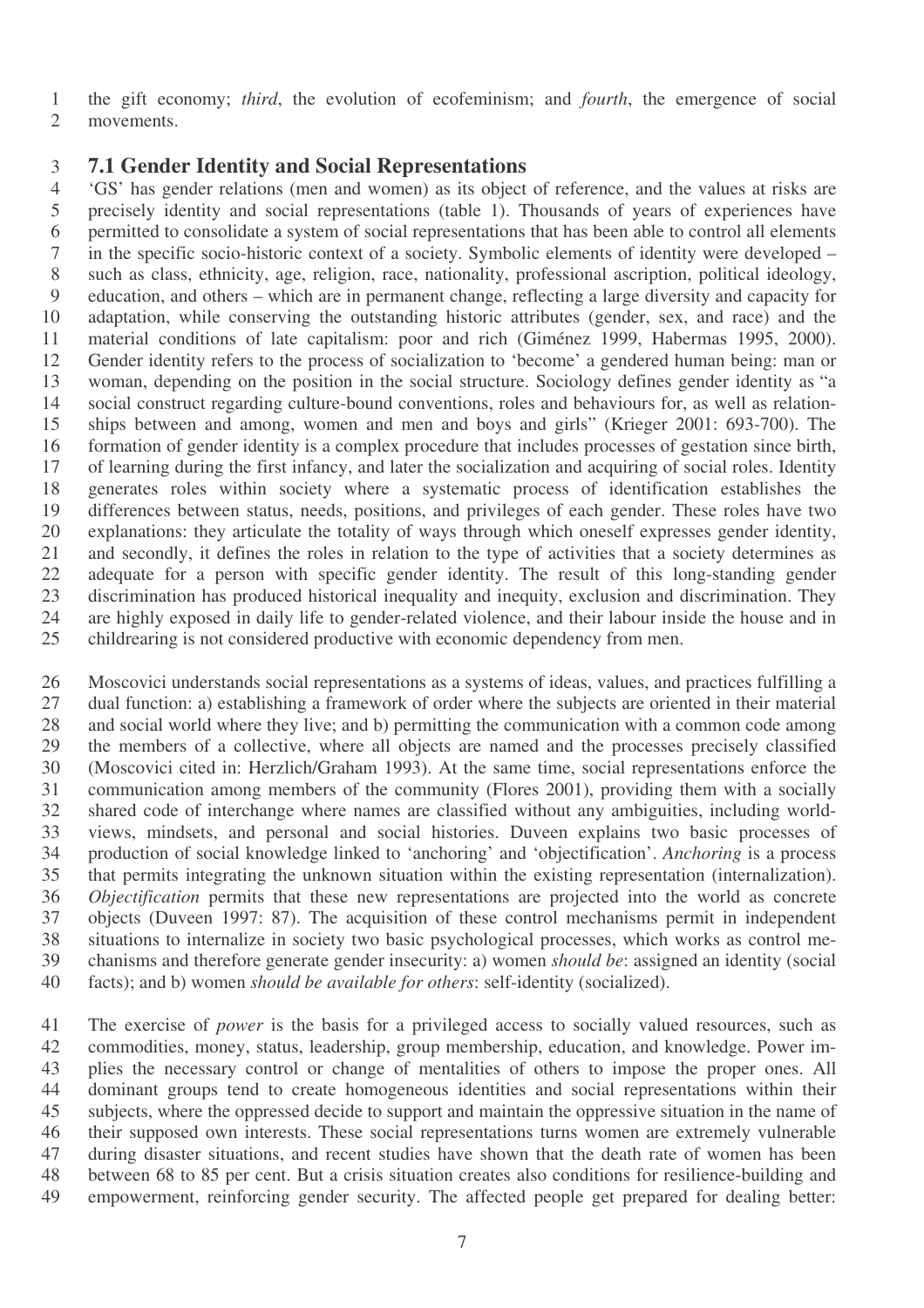- preventing from further disasters and adapting to difficult life situations. Women who are heads of
- single households are at greater risk, due to stereotypes developed in any specific society, and as a
- result of generally accepted social representations based on identity processes.

#### **7. 2 Identity and Gift Economy**

 Genevieve Vaughan (1997) deconstructed postmodern feminism, including women's free labour for child rearing and unpaid homework as a 'gift economy'. This free gift is related to maternal thinking (Ruddick 1995) or mothering (Chodorow 1978), producing collective social changes which go beyond capitalism and communism, both systems with clearly patriarchal roots (Nikolic 2004), and belonging to the logic of exchange. Economic and gift paradigms coexist today. "One is visible, the other invisible; one highly valuated, the other under-valuated. One connected with men; the other with women. "Exchange puts the ego first and allows it to grow and develop in ways that emphasize me-first competitive and hierarchical behaviour patterns…What we need to do is validate the one connected with women, causing a basic shift in the values by which we direct our 14 lives and policies" (Vaughan 2004: 11).

 The gift agenda implies to liberate "everyone – women, children and men – from patriarchy without 16 destroying the human beings<sup>3</sup> who are its carriers and the planet where they live" (Vaughan 1997: 23). These practices emphasized the need-oriented satisfaction, which creates emotional bonds between givers and receivers. Especially raising young children, mothering requires kindness and creativity, and for this reason it is an important gift for the child and society, what deeply challenges the patriarchal economy of exchanges, profit, and interests. "Giving and receiving word-gifts organized in sentences and discourses creates a human relationship among people with regard to things in the world" (Vaughan 1997: 38). By this intentionality of giving, the caretaking is more important than the objectivity of an account, satisfying the constant social communicative needs, where reality is represented and reinterpreted without competitiveness, transforming *homo sapiens* into a *homo donans*.

 Values and the symbolic understanding of male power (skyscrapers, monuments, jewels, arms, bank accounts, supermarkets, and malls) transform social processes into property. Nevertheless, gender identities of men and women are based on processes, and mothering is threatened by narrow military security concerns. Thus, GS understands this mothering not as a self-sacrificing process leading to victimization and control, but as an integral human process and an especially intense moment of gift giving, which is able to increase human and gender security with care for the environment. The gift-economy visualizes also the invisible passivity and receptivity of women not as a mechanical concatenation, but as a creative process, where always equal exchanges not only are self-reflecting, but also self-validated by reciprocity. These processes would change the dominant system of existing social representations by creating new identities, increasing GS, and reducing violence and exclusion.

#### **7.3 Ecofeminism**

 The gifts of nature, such as air, water, sunlight, food, biodiversity, biomass, that are used by humans unconsciously permitting them adaptation, evolution and well-being (D'Eaubonne 1974; Diamond/Orenstein 1990) coexist alongside human gifts. The 'exchange paradigm' privatizes these collective natural good and protected by the World Trade Organization (WTO) through Trade-

<sup>&</sup>lt;sup>3</sup> There is a second triggering process related to the exchange paradigm. Markets are creating artificial scarcity to revaluate goods and services. Usually this scarcity is artificially created in order to maintain control and increase power, but induces simultaneously processes of depredation in social and environmental terms. This scarcity is increased by wasting resources, invested in armament. Only 17 billion US dollars would feed everybody in the world during one year. The same amount is spent in one week on the military, a typical example of waste that creates artificial scarcity. Further, gift giving by big 'exchange-ego' in the form of aid from industrialized countries to developing ones is not functioning, due to the strings imposed by the donors which often impoverish the poor countries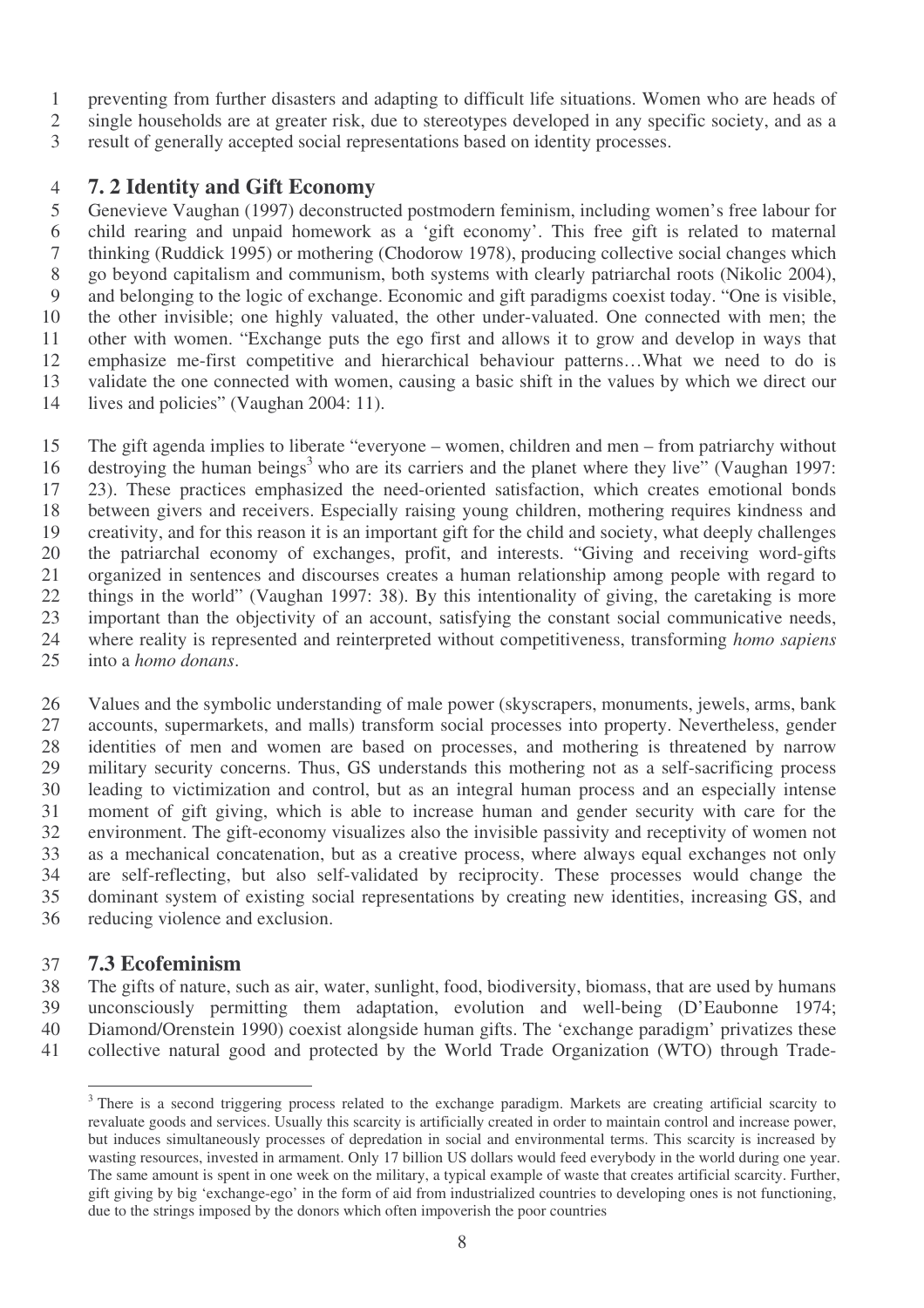Related Aspects of Intellectual Property Rights (TRIP's) and only a small elite is benefiting. Similar processes are occurring with the privatization of water, health care, and education (Illich 1976). Thus, the gift economy creates transitional structures to HS and ES, and criticizes the patriarchal capitalism and the position of power over other human beings and nature. In this process subsistence economies from the South are questioning the dominant way of understanding earth and 6 life. Gift economy and 'ecofeminism'<sup>4</sup> are deeply interrelated and complementary, and are in- terpreted here as the third phase of GS studies. Ecofeminism is understood as a convergence of environmental, social, and feminist movements, where mothering spirituality is caring about nature and society; about the vulnerable above all. It represents a movement which is applying feminist modes of analysis and concepts to the environment. The key values are equality and equity, including care, inclusion, solidarity, and respect for other humans and for nature. The principle of sustainability and concern over the coming generation gives the philosophical approach and the activist a theoretical background to link up with human and environmental security.

 Ecofeminists see the oppression of women and the exploitation of nature as interconnected. The dominant patriarchal system in late capitalism is affecting human, environmental, and gender securities with the same root causes. Control and commoditization of life and goods in favour of a small bourgeoisie are destroying the livelihood of billions of people, pushing them into extreme poverty (Forrester 1999). Also, human health and environment are affected when toxic waste is dumped into seas, waters, the ground, and the atmosphere. As a result, anthropogenic reinforced GEC causes more and worse disasters. However, human and economic losses are affecting differently geographical regions with higher impacts in the Tropics, the Arctic, the Andeans, and the Himalayas, and lower social classes (poor and marginal) and gender (highly women, children and elderly) are the most vulnerable.

 When ecofeminists integrated with philosophers of ethics (Zimmerman 1987) and social movements, they deepened in the analysis of the differences between gender and sexuality (Szasz/Lerner 1998). With regard to environmental destruction, food scarcity, and women's discrimination and violence (Pickup 2001), they found an analogue process of exploitation between gender and nature. The complexity of the interlinked processes brought ecofeminists to criticize 29 neoliberalism and regressive globalization.<sup>5</sup> From a transradical perspective, ecofeminists linked up to ecoindigenism, cultural resistance and GS. With other movements (women, peasants, indigenous groups and environmentalists) ecofeminists participated in a campaign against multinational oligopolies of genetic modified seeds, pointing to the destruction of rural economies and the resulting migration of peasants to shanty towns (Shiva 1993; CLOC 2004).

 By promoting cultural and biological diversity, ecofeminists overcame the Cartesian relationship between subject and object. A critical revision of traditional cultural postulates found the patriarchal roots and the dichotomy between liberty and emancipation. Local sustainable development got excluded from the globalization process that excludes and only a 'glocal' approach – internationally linked and locally anchored – supported by affected people is able to overcome the imposition and assignation of roles promoted by multinationals. The universality of Western thought was scrutinized, and culturally diversity, environmental sustainable self-reliance and food sovereignty

<sup>&</sup>lt;sup>4</sup>The term was originally coined by Françoise d'Eaubonne (1974) as a philosophy and a social movement emerging from the union of feminists and environmentalists. It was related to eco-anarchism and bioregional democracy with a strong involvement of feminism and deep feminism. According to Warren (1997: 218): "Since 1974, ecofeminism has surfaced throughout the globe in the form of both women-initiated, grass-roots environmental actions and interdisciplinary perspectives on the inextricable interconnections among human systems of unjustified domination – both of humans and earth others. The distinctiveness of ecofeminism, then, is that it is a feminist environmentalism and an environmental feminism." See also Eaton/Lorentzen (2003) on the debate in the US, Brazil, and Japan on aspects of the relationship between ecofeminism and globalization.

 Margret Thatcher proposed in the 1980's her 'TINA' (There is No Alternative, Mies 1988) concept. Confronted with regressive globalization, alternative processes of transversal, multi-local, and decentralized efforts are undertaken in the sense of TAMA: There Are Many Alternatives (Oswald 2008).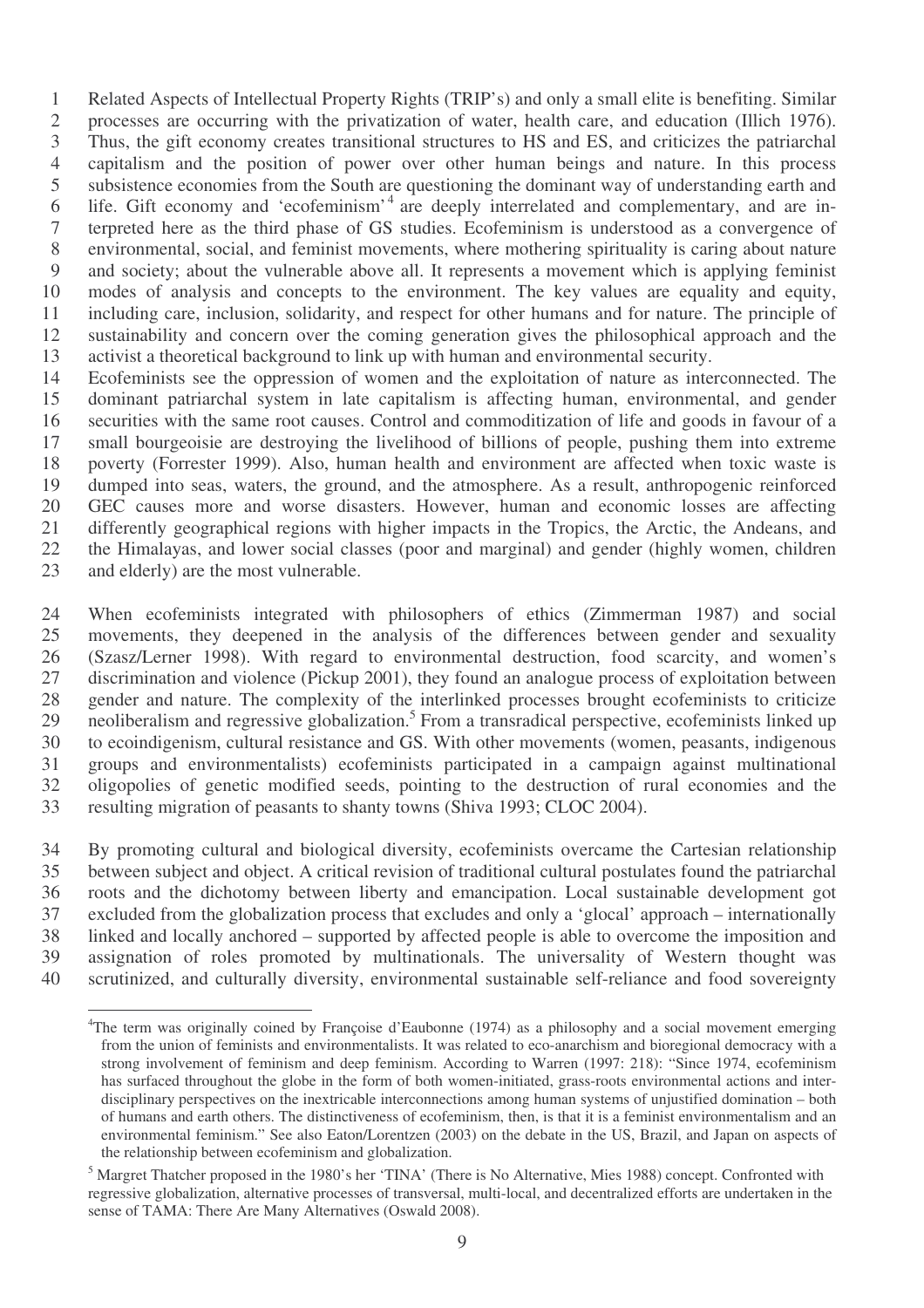- with diverse cosmovisions bloomed again and thus reinforced the cultural plurality and biodiversity,
- especially in towns and rural communities in poor countries.

#### **7.4 New Social Movements**

 The confluence of diverse social movements represents a fourth phase of GS studies. Historically, after the explosion of nuclear bomb, feminist movements allied with pacifists, creating peace institutes and nonviolent social behaviour (López 2004). Since the 1970's, these social groups have cooperated with ecofeminists, indigenous people and ecologists on issues of environmental and social deterioration. When the neo-liberal model spread everywhere, workers, trade unionists, the displaced middle class in many countries in the South, the unemployed, the young without a future,

and many elders have joined.

 During this fourth phase, questions related to GS acquired greater visibility, especially in Mexico when the Zapatistas, an indigenous movement in Chiapas, launched their 'conflict against neo- liberalism' on the same day (1 January 1994) when the *North American Free Trade Agreement* (NAFTA) entered into force (Oswald 2008). This phase of GS also coincided with the rise of international postmodern social movements (Melucci 1996). In Latin America they started with the opposition against the *Free Trade Agreement of the Americas* (FTAA). The global connection among social movements emerged during the protest against the WTO in Seattle and alliances were strengthened during the World Social Fora. Sara Larraín (2005) called these new social movements *altermundism 6 .*

 As diverse social movements they are training inside their organizations processes of democra- tization and sustainability. Although differences exist among these social movements, they agreed on specific themes such as the decentralization of power; even though they still have not yet determined how social and territorial decentralization should be implemented, and which could be the institutional options (Kaldor/Anheier/Glasius 2003). The social imaginary, once explored how to transform their legitimate demands – human rights, gender rights (Peters/Wolper 1995) welfare, food sovereignty, peace, environmental care and poverty relief. They questioned the hegemonic development agencies with their technological modernizing paradigms, using political power and economic pressure (IMF, WTO) to privatize public services at any costs of social conditions in developing countries and poor social sectors.

 These social movements asked for social representation with greater harmony among human beings and nature, coherence between public and private policies, between political offers and public policies, and a relationship based on reciprocity and cooperation, as well as on solidarity. Habermas (1995) correctly mentioned that this phase aims at an ideological and discursive struggle. It is expressed clearly in the strategies of the Zapatistas. They struggle against the control of the mind by mass media, thus imposing socio-cultural representations (Castells 2002; Chomsky 1998). This fourth phase of GS offers an understanding of the interrelationship and mediation processes of different social levels: of micro and macro; of individuals or groups: of relationships among discourses and power domination, and deconstruction where the raising of local consciousness for a global struggle emerged. In strategic terms, the social representations, shared socially, permit the establishment of new identity patterns able to create wider alliances with greater achievements and increasing capacity for alternatives (CLOC 2004, 2002; Via Campesina 2005).

In summary, the transformation of identity patterns, the creation of alternative social representations,

and the visibilization of the gift-giving economy reinforce cooperation and nurturing of humans and

nature. Ecofeminists and social movements not only criticized the Euro-American power exercises

<sup>&</sup>lt;sup>6</sup>Altermundism is the self-defined term of the networks of different social movements working with the slogan: 'another world is possible'.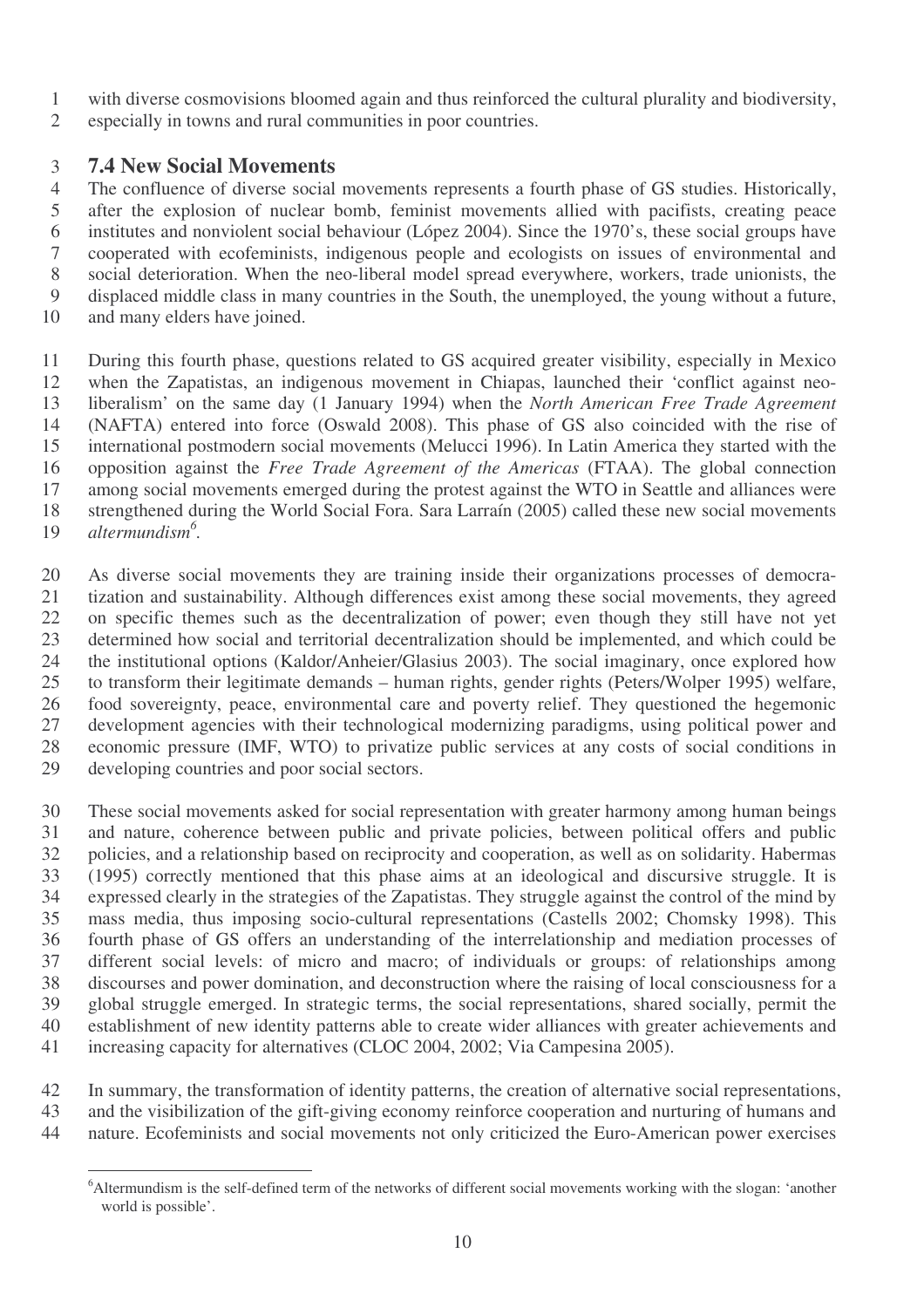and ideological domination but proposed integrative mechanisms such as a HUGE security concept

consisting of *Human, Gender, and Environmental Security* (Oswald 1992, 2001, 2005).

## **8. Human, Gender, and Environmental Security: HUGE**

 The revision on the three security concepts has shown that there is still a predominant disciplinary, male and Western approach in security research (Buzan/Wæver/Wilde 1998; Kaldor/Anheier/Glasius 2003; Steffen/Sanderson/Tyson/Jäger/Matson/Moore III/Oldfield/Richard- son/Schellnhuber/Turner/Wasson 2004; Wæver 2000) deepening and widening in one or another aspect. The evolution of HS has broadened the discussion from personal mine protection to poverty alleviation, human rights (UN 2006), governance, gender participation (IFAD, 2005, UNFPA 2004; Whitehead/Lockwood 1999) and dignified jobs and social protection through income and governmental services (UNMP 2005). Substantially more environmental concerns (UNDP 2007) appear in HS reports (UNDP 2004; World Bank 2007); food and livelihood issues (IBRD/WB 2007; World Bank 2007); peace and conflict resolution (UNESCO, 2002), and on the regional level new actors and triggering situations are analysed (BID 2007). The five lost decades of development and the increase of poor people worldwide is reorienting the discussion also towards ethical concerns.

 GECHS (Matthew/Fraser 2002) has linked social vulnerability (Birkman 2006) with a loss of wealth as a result of the increasing and more severe disasters (MunichRe 2005). UNEP (2004) included the potential conflict situation due to scarce and polluted resources, and the chronic neglect of governments in poor countries (IFRC-RCS 2006, 2007). Economic concerns were widely debated when the Stern Report (2006) appeared, and critics in favour and against obliged the UNFCCC (2007) in Vienna to quantify future investments for mitigation and adaptation. After the 23 appearance of the IPCC reports  $(2007, 2007a)$  and the G-8 Meeting in Heiligendamm  $(2007)^7$ , ES studies deepened in the transversal process of interrelated social problems with the environment<sup>8</sup> (UNEP-PCAU 2004), but few gender-related issues, mostly without any implicit reference to security (United Nations, 2006a; WECF 2006) were discussed. Diverse publications searched for protection of vulnerable social groups (youth, gender, minus valid, elderly; Villagrán 2006; UNDP 28 2007), animals, coral reefs, and specific ecosystems such as the dry tropical forests, whenever the GS aspect was missing. Nevertheless, an integral concept. linking HS, GS, and ES is still missing. GS aspect was missing. Nevertheless, an integral concept, linking HS, GS, and ES is still missing, particularly when risks inherent in the model of development are growing (Beck 2007).

 The combined *Human, Gender, and Environmental Security* (HUGE) concept will contribute more both analytically (as a scientific tool for analysis) but also by putting new concerns on the policy agenda (as a policy tool for action by social movements, NGOs, as well as by governments and international organizations) than the three isolated HS, ES, and GS concepts introduced above. As discussed before, HUGE relies on a wider gender concept and includes other vulnerable groups with a human-centred focus on ES challenges as well as peace-building and gender equity (Oswald 2001, 2004, 2006). As 'GS' is still in incipient concept, it was necessary to explain the historical evolution and conceptual components that permitted the creation of a GS reflection with some solid theoretical bases.

 The historical evolution of the constituent elements also revealed the deepening and widening analysis of GS from socio-psychological identity concerns, to gift-giving, ecofeminism and social

<sup>&</sup>lt;sup>7</sup>"G-8 Meeting in Heiligendamm, Germany on 8 June 2007"; at: <http://www.g-8.de/ Webs/G8/ EN/G8Summit/SummitDocuments/summit-documents.html >.

<sup>&</sup>lt;sup>8</sup> The concept of sustainability, as a base of ES, had from the Brundtland Report on a clear social component.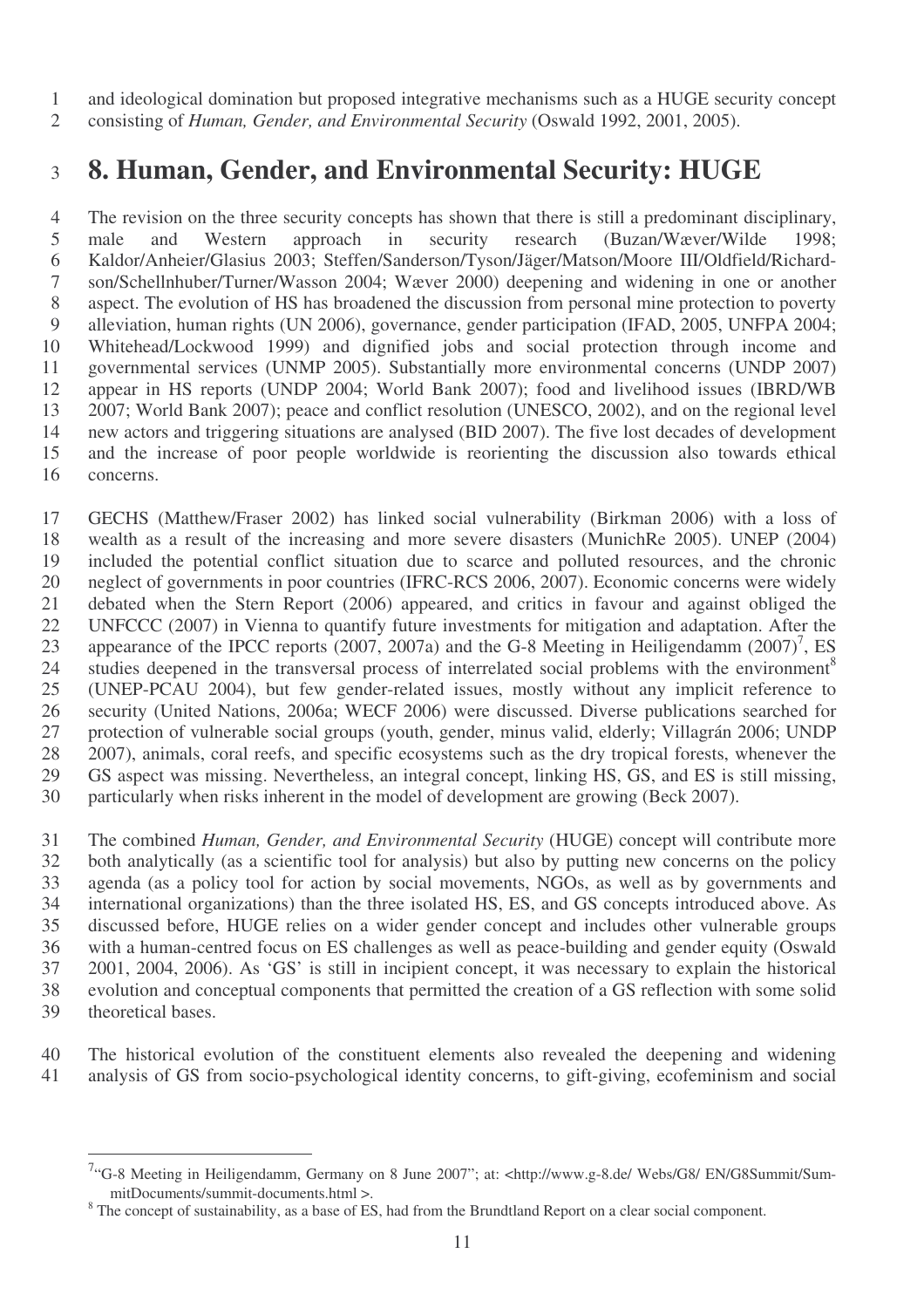1 movements, where livelihood, food,<sup>9</sup> health and public security, as well as education and cultural diversity (Stephenson 1992) are interacting. Therefore, the HUGE proposal pretends simultaneously 3 an epistemological critique and a policy advice. It revises several levels<sup>10</sup> and looks from an institutional and a grass-root perspectives. Theoretical and empirical diversity permits on one side a deeper understanding of GS linked up with social deterioration and growing poverty, GEC, and armed conflicts in many countries of the world (Muthien/Taylor 2002). Confronted with increasing risks and threats, multilateral organizations (FAO, UNDP, BID, WB) have launched a discussion on empirical standpoint studies and possible alternatives (Mason/King 2001).

 A general agreement was crystallized in the *Millennium Development Goals* (MDGs) that was approved unanimously by the member countries of the United Nations. They established specific gender policies, first reversing the present situation of inequality through gender quota as a process of positive discrimination, specifically in rural and traditional societies, where the conventional roles are still very rigid and the process of gender differentiation is still taken for granted (UNMDG 2000). But this is not enough. Also in progressive and gender sensitive societies, differences and inequalities exist as socially constructed phenomena and must be eradicated. This means not only reducing the explicit factors of oppression (time, money, preferences), but also to deepen in the social and individual unconsciousness, where psychoanalysis and Marxism both have tried to show the structural disadvantages of women in any existing society (Basu 1995; Muñón 1999; Muriel 1982; Oswald 1991; E. García 2004; B. García 1999). This process is challenging the present identity processes, consolidated in mass media and anchored by the existing social representations.

 In this sense, HUGE reorientates 'human security' against structural discrimination processes, where specific governmental policies, institution building, and legal reinforcements should stimulate political and social participation of women, the young, and elders. It deepens GS concerns by transforming existing processes of social representation-building and traditional role assignation, linking them up with HS and ES processes. Empiric research during the last years on disasters in different parts of the world has shown that a higher number of the dead and displaced people are women and girls, but also victims of human trafficking, rape, and sexual exploitation.

 HUGE focuses on 'ES' concerns where a healthy environment and resilience-building for highly vulnerable groups can reduce the impacts of risks associated with hazards. Reinforcing the own resilience through a bottom-up organization and combined with top-down policies effective early warning, preventive evacuation, disaster help, and reconstruction is granted. Thus, social 32 vulnerability in the recovery phase can be reduced and nonviolent conflict resolution processes prevent and mitigate civil war situation. In synthesis, HUGE integrates social, environmental, human, and cultural and identity concerns, offering solidarity, resilience, sustainable peace-building, and equity in an increasingly insecure and risky world (Beck 2007).

 HUGE put on the agenda questions related to internal and external structural inequality and dependency. Linking social movements simultaneously across the international levels (through the internet and web pages) and localities (through myths, symbolic acts, protests and daily struggle),

 Women generate among 60 to 80 per cent of the food in poor homes, and half of the world's food requirements. In Mexico only 17 per cent of women own land property or have access to agrarian land rights. In Africa women in agriculture represent 33 per cent of the labour force, 70 per cent of the rural daily wages, 60-80 per cent of the subsistence, 100 per cent of the transformation of food, 80 per cent of food storage, 90 per cent of weaving and 60 per cent of the activities of the market, but they only own 2 per cent of communal land rights (FAO 2002).

<sup>&</sup>lt;sup>10</sup> Through the HUGE concept the patriarchal, violent, and exclusive structures within the family and society are scrutinized and focused to overcome the consolidated gender discrimination, where an alternative 'femininity' and 'masculinity' establish a field of experimentation, based on equality and mutual cooperation.

<sup>&</sup>lt;sup>11</sup> Immediate and efficient support for isolated regions affected by social and natural disasters could prevent long-term effects such as famine and violent conflicts (Denov 2005).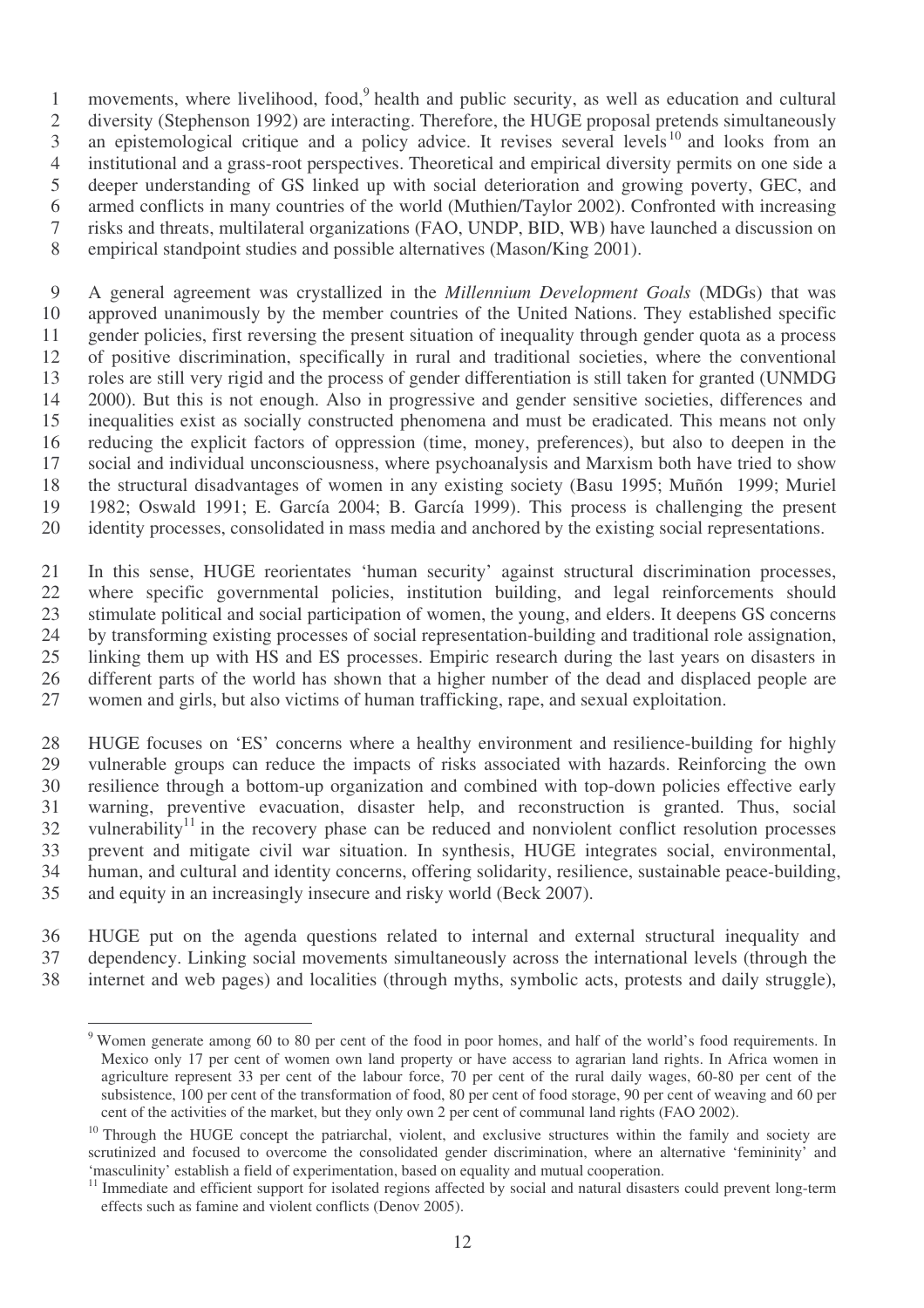the associative function of the anchorage is guaranteed and the processes of communication can be expanded. From this process of micro-genesis onward it is feasible to consolidate a wider social identity, motivating the participants to plan, participate, and develop creatively alternatives, taking as social norms the unconformity against the established model and their methods of domination, violence, discrimination, and exclusion. Once social facts have been transformed into normative and practical processes of alternatives, the structure of social representations is changing in daily life. Simultaneously, in different parts of the world diverse processes of autonomy and political alternation (Bolivia, Venezuela, South Africa, and Liberia) are arising and are able to consolidate participative and more equal models of societies.

 The HUGE concept is therefore based on a sustainable culture of peace, but goes a step further by including widened security concerns (ES and HS), that were discussed in April 2007 for the first time in the Security Council. Thus, HUGE complements the top-down policy approach on official human security approaches (UNDP 1994) by extending the traditional scope of security, the actors (also including grass-root perspectives), the referent objects and institutions, and the sectors of security concepts (water, seeds, gender). Consequently, a *horizontal widening* from national military security to political, economic; social, environmental security; a *vertical deepening* from 'state' to 'human' and 'gender' security as well as from 'national' upward to 'regional', 'global' and downward to 'societal', 'local' and 'grass-root' security; and a s*ectoralization* from arms and military industry to energy, food, health, water, and livelihood security is included (Oswald/Brauch 2008: 941-942).

### **9. Conclusions**

 As population and environmental stresses increase conflicts and struggles about natural resources (Gleditsch 1997; Oswald 2006, 2006a, 2008b; 2008c), complex strategies are required from governments and international organizations, but also from all organized groups at grass-root level to prevent, mitigate, and resolve them. Thus, the interrelationship of HS, GS, and ES is not simply a sum of three security concepts with their proper development; HUGE is more than the sum. HUGE links together in theoretical terms the social, physical, and ideological components of the three 28 concepts, establishes levels of analysis with chaotic system and sub-system relations, and revises<br>29 the capacity of the system consistence by self-regulation. In policy terms it orientates the proposals the capacity of the system consistence by self-regulation. In policy terms it orientates the proposals in the direction of a desirable future for majorities, but especially for the highly socially vulnerable. The utopia is a decentralized, diverse, sustainable world with equity and dignity, where ecofeminist and ecoindigenist paradigms care for humanity and nature.

 Growing complexities during Anthropocene are impeding the prediction of future scenarios and risks (Beck 2007) that are growing exponentially and in direct relation to the non-action and immobility of powerful nations (Stern 2006; UNFCCC 2007). The theoretical and ethical parameters are clear (Brown 2005). What is missing is an agreement of action (Post-2012) where all nations, social groups, and levels of society are co-ordinately involved and create a multicultural, diverse, and sustainable development for everybody. This means that nations with historical accumulation of greenhouse gases and high technological and economic development (USA, EU, Australia, and Canada) are historically and morally obliged to support poor nations in their efforts to adapt to GEC. A diverse world implies also political and cultural diversity, able to establish fragile equilibria and to generate nonviolent conflict resolution processes that can be reinforced by peace-building and prevention in conflict-prone regions.

 On the policy side, horizontal interchange among social movements, organizations, and experiences could strengthen the empowerment of the vulnerable. Solidarity with the poorest countries and social groups, financial aid, debt reductions, and genuine support for development (Sachs 2005) are pillars for sustainable peace (Oswald 2008, 2008c), able to reduce threats and fears, and to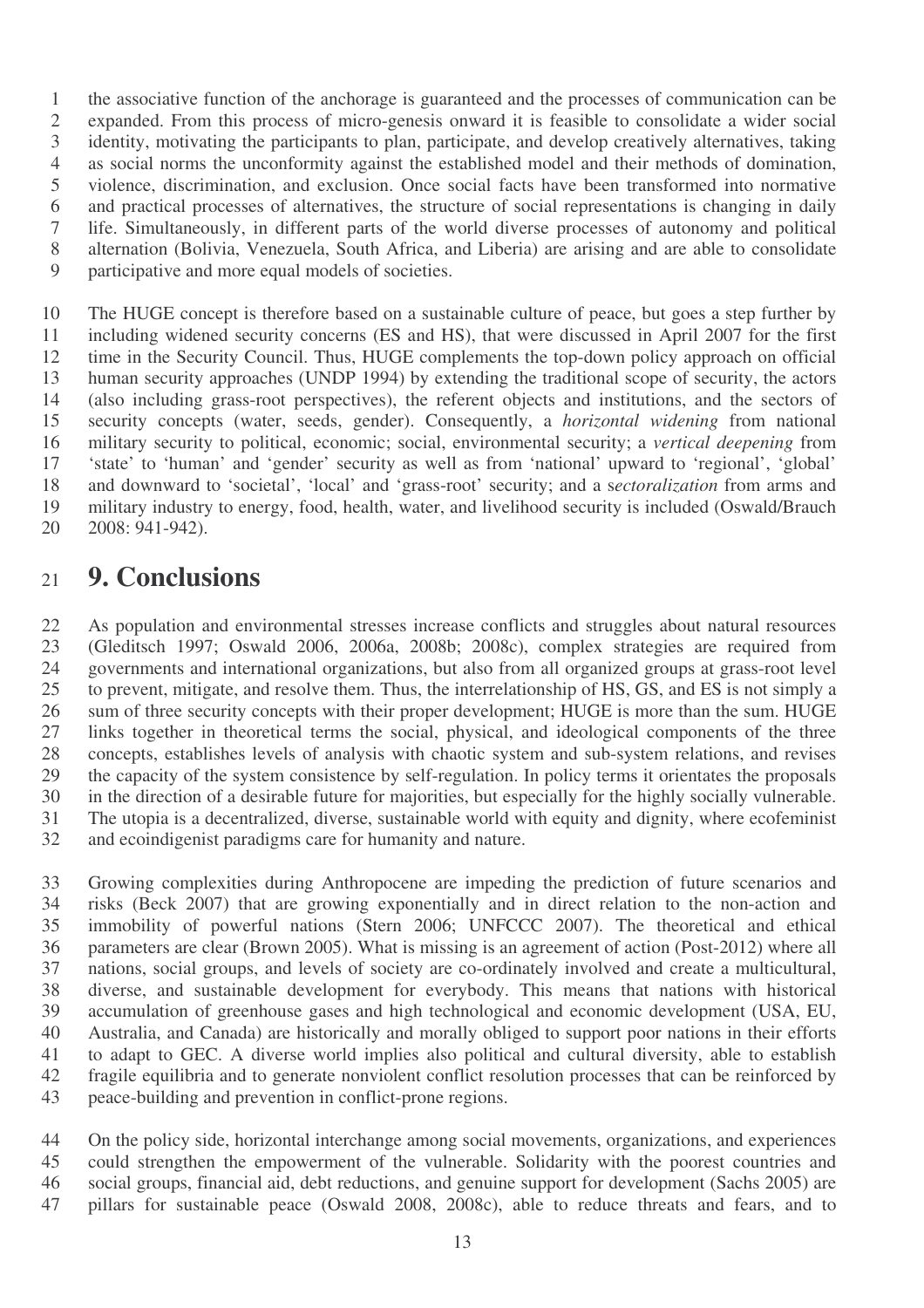strengthen the HUGE perspective. The confluence and diversity of different strategies, ideological and political struggles and activities, share common basic ethical principles such as plurality, diversity, equity, justice, sustainability, and social equality. Globalization with a human face, social integration, gender equity, peace-building, nonviolent conflict resolution, environmental care, and risk reduction can be achieved by flexible structure and alliance.

 Respect for diversity, voices of the voiceless, and empowering the socially vulnerable opens more than survival and resistance-building processes. Understanding of root causes, new threats of GEC and diverse experiences are permitting new alliances and alternative grass-root strategies which links up with top-down peaceful conflict resolution, environmental care and genuine social development, where traditional technologies merge with modern ones. Locally created dignified employment can reduce migration and informal labour market, where gift-giving economy (Vaughan 1997) is strengthening also international solidarity in case of disasters.

 Less violence and more cooperation means that the hard security and related sectors of the military and police can be trained for civil protection and disaster management, enabling them to guard citizens from hazard impacts by reinforcing early warning, evacuation, and rebuilding processes. Arms complexes and research can be transformed into the creation of sustainable energy. New investments in education and culture would help to consolidate a sustainable development process with environmental restoration in high-risk areas (islands, coastal areas, coral reef, mangroves, forests, savannas). This would reduce threats and consolidate security in hazard-prone regions, where conscious communities and social groups are enabled to create resistance and resilience. 21 Bringing together human, environmental, and gender security with peace-building and risk<br>22 reduction, the concept of the "Anthropocene suggests the interconnection of human and ecological reduction, the concept of the "Anthropocene suggests the interconnection of human and ecological matters [which) needs to be understood in a way that transcends the divisions between the natural and the human that have structured thinking about security and especially identity since the emergence of modernity. We are not on earth; we are part of an ecosystem we are changing." (Dalby/Brauch/Oswald 2008).

 The positive outcomes of these processes create larger 'freedom from fear', 'from want', and 'from hazard impacts', consolidating peaceful behaviour that is supported creatively by active and equal participation of women (Kameri-Mbote/Anyango Oduor 2008) and children (UNICEF 2000), bringing new energy to decentralized developing models that can consolidate nonviolent daily interaction. Emerging conflicts get resolved through negotiation and conciliation; where the vul- nerable receive an opportunity to express their concerns and the solutions are proposed in equal terms, offering the conflicting parts as a win-win opportunity.

 Physical and structural violence is inherent in the present highly competitive free market system and its present mechanisms of regressive globalization. The Socialist utopia was destroyed by a repressive and bureaucratic communist regime in the USSR. Which utopia is left to develop ethic principles, communitarian responsibility, gender visibilization and environmentally sustainable development, in order to induce a 'postmodern democracy based on consensus', with equity, real citizen representation, and quality of life? The history of wars, domination, and destruction brought poverty and death; will such an emerging civilization guarantee diverse, just, equitable, and sustain- able coexistence, with tasking care for the vulnerable? This is a challenge for the diverse actors of 42 the 21<sup>st</sup> century, and HUGE locally and globally developed can find concrete answers to these new challenges.

#### **10. References**

 Alcoff, Linda, 1996: *Real Knowing: New Versions of Coherence Epistemology* (Ithaca: Cornell University Press).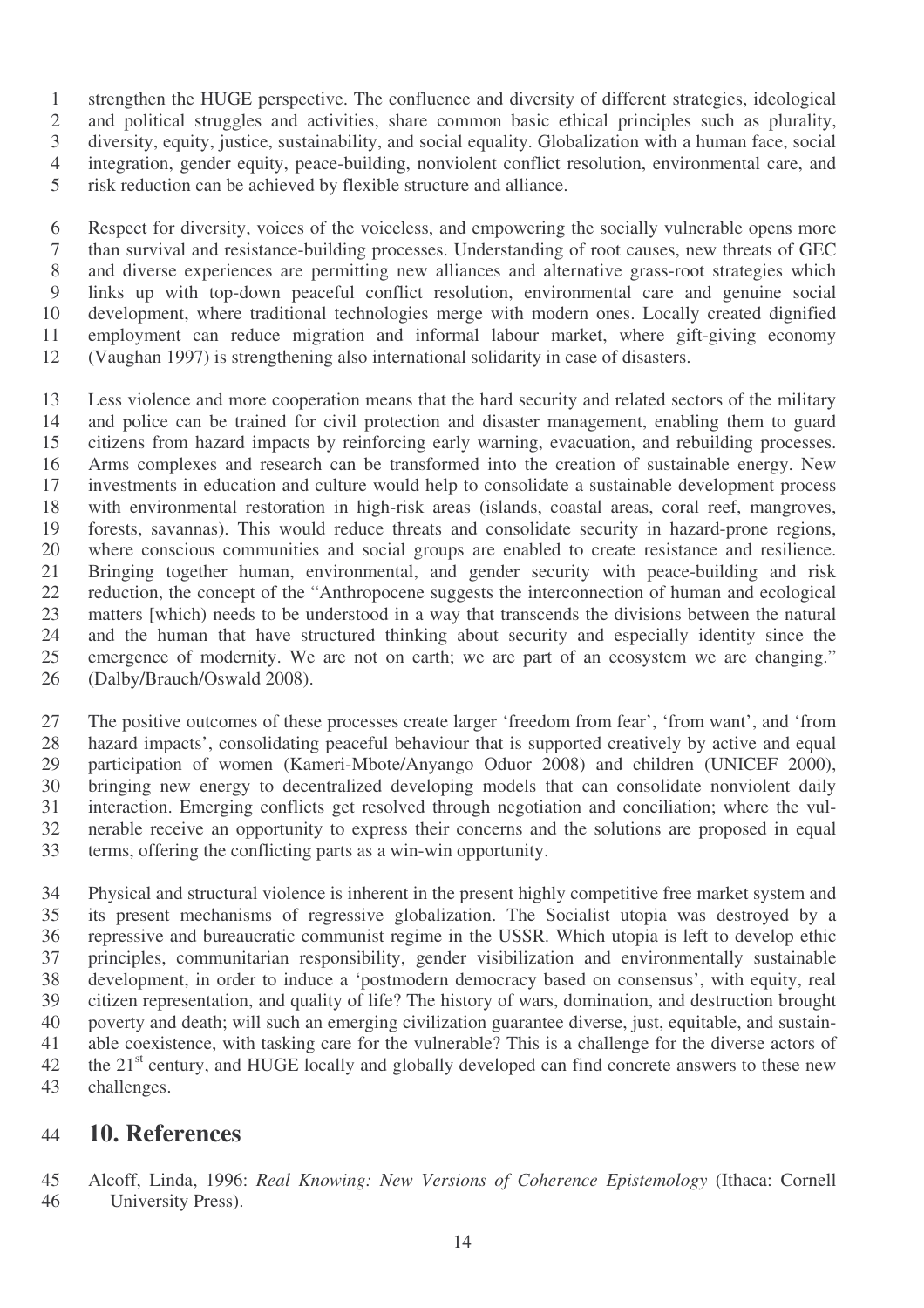- Alcoff, Linda; Potter, Elisabeth (Eds.), 1993: *Feminist Epidemiologies* (New York: Routledge).
- Baldwin, David A., 1993: *Neorealism and Neoliberalism. The Contemporary Debate* (New York: Columbia University Press).
- Bar Din, Marianne, 1991: *Los niños de Santa Úrsula. Un estudio psicosocial de la infancia* (Mexico, D.F.: UNAM).
- Barad, Karen, 1999: "Agential Realism: Feminist Interventions in Understanding Scientific Practices", in: Biagioli, Mario (Ed.). *The Science Studies Reader* (New York: Routledge): 1-11.
- Bartra, Elí (Ed.), 1998: *Debates en torno a una metodología feminista* (Mexico, D.F.: PUEG-UNAM, UAM).
- Basu, Amrita (Ed.), 1995: *The Challenge of Local Feminism: Women's Movements in Global Perspective* (New Delhi: Pauls Press).
- Beck, Ulrich, 2007: *Risikogesellschaft, auf dem Weg in eine andere Moderne* (Frankfurt a.M.: Ed. Surkamp).
- Bellamy, Alex J.; McDonald, Matt, 2002: "The Utility of Human Security': Which Humans? What Security?", in: *Security Dialogue*, 33, 3 (September): 373-377.
- BID, 2007: *Informe 2008. Los de afuera? Patrones cambiantes de exclusión en América Latina y El Caribe* (Cambridge: BID).
- Birkman, Jörn (Ed.), 2006: *Measuring vulnerability to natural hazards. Towards disaster resilient societies* (Tokyo: United Nations University Press).
- Bordo, Susan, 1990: "Feminism, Postmodernism and Gender-Scepticism", in: Nicholson, Linda J. (Ed.), *Feminism/Postmodernism* (New York: Routledge).
- Bordo, Susan, 1990: "Feminism, Postmodernism and Gender-Scepticism", in: Nicholson, L. (Ed.): *Feminism/Postmodernism* (New York: Routledge).
- Brauch, Hans Günter, 2005: *Environment and Human Security*, InterSecTions 2 (Bonn: UNU-EHS).
- Brauch, Hans Günter, 2005a: *Threats, challenges, vulnerabilities and risks of environmental and human security,* UNU-EHS, Source 1 (Bonn: UNU-EHS).
- Brauch, Hans Günter, 2008: "Introduction: Globalization and Environmental Challenges: Recon-28 ceptualizing Security in the 21<sup>st</sup> Century", in: Brauch, Hans Günter; Oswald Spring, Úrsula; Mesjasz, Czeslaw; Grin, John; Dunay, Pal; Behera, Navnita Chadha; Chourou, Béchir; Kameri- Mbote, Patricia; Liotta, P.H. (Eds.): *Globalization and Environmental Challenges: Reconceptualizing Security in the 21 st Century.* Hexagon Series on Human and Environmental Security and Peace, vol. 3 (Berlin – Heidelberg – New York: Springer-Verlag): 27-43.
- Brown, Doald; Tuana, Nancy; Averill, Marilyn; Baer, Paul; Born, Rubens; Lessa Brandão, Carlos Eduardo; Frodeman, Robert; Hogenhuis, Christiaan; Heyd, Thomas; Lemons, John; McKinstry, Robert; Lutes, Mark; Müller, Benito; Gonzalez Miguez, José Domingos; Munasinghe, Mohan; Muylaert de Araujo, Maria Silvia; Nobre, Carlos; Ott, Konrad; Paavola, Jouni; Pires de Campos,
- Christiano; Pinguelli Rosa, Luiz; Jon Rosales; Rose, Adam; Wells, Edward; Westra, Laura,
- 2005: *White Paper on the Ethical Dimensions of Climate Change* (Penn State: Rock Ethics Institute).
- Butler, Judith, 1990: *Gender Trouble: Feminism and the Subversion of Identity* (New York: Routledge).
- Buzan, Barry; Wæver, Ole; de Wilde, Jaap, 1998: *Security. A New Framework for Analysis* (Boulder: Rienner).
- Castells, Manuel, 2002: *La edad de la Información* (Madrid: Taurus).
- Chodorow, Nancy, 1978: *The Reproduction of Mothering* (Berkeley: University of California Press).
- Chomsky, Noam, 1998: "A Century Later", *Peace Review*, 10,3 (September): 313-321
- CLOC [Coordinadora Latinoamericana de Organizaciones del Campo], 2004: *Semillas patrimonio del pueblo al servicio de la humanidad* (Guatemala: CLOC).
- CLOC [Coordinadora Latinoamericana de Organizaciones del Campo]; Vía Campesina; ANAMURI, 2002: *21 Desafíos para las Mujeres Rurales, Indígenas y Pescadoras* (Santiago de
- Chile: CLOC, ANAMURI).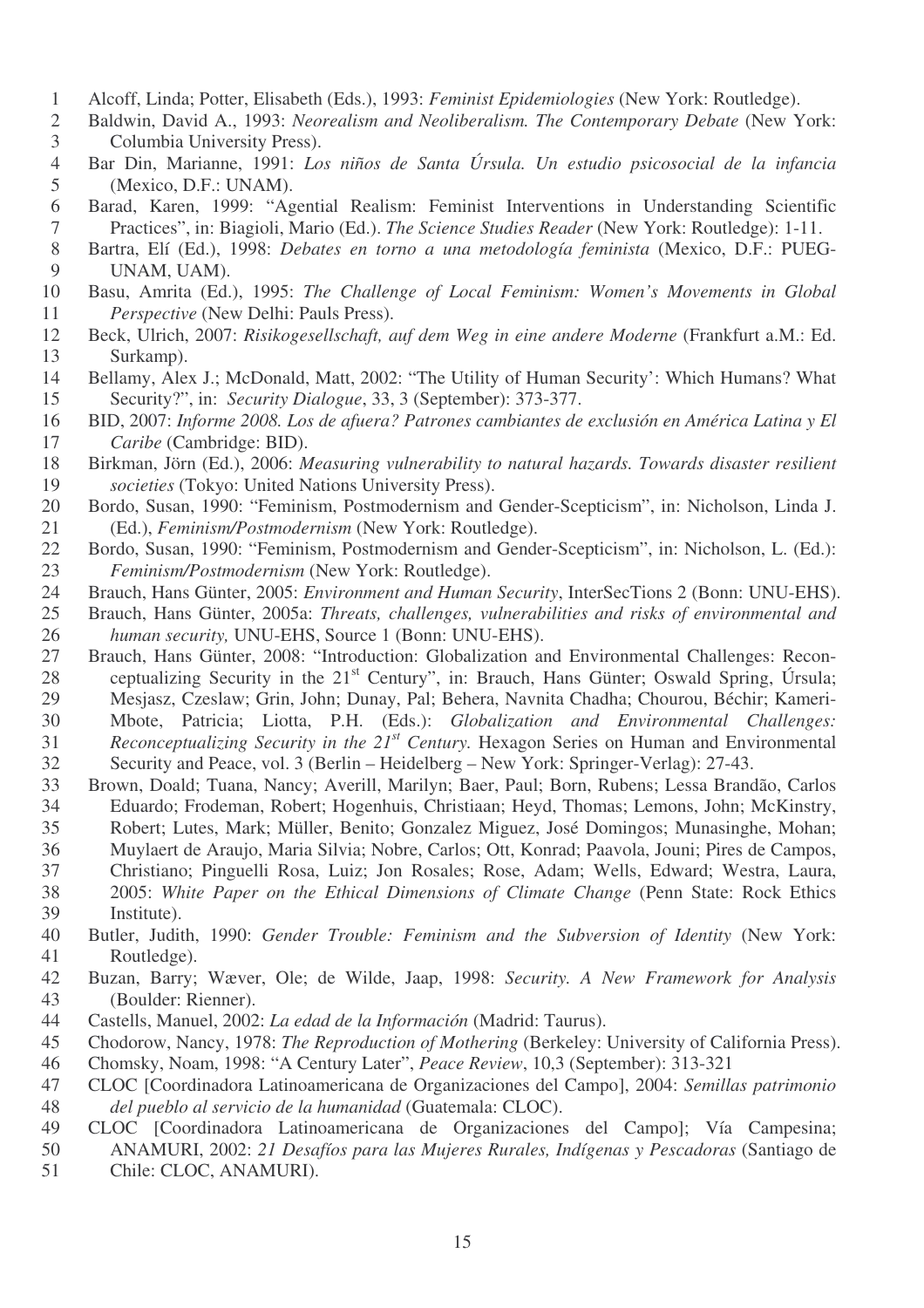- 1 Collins, Harry; Pinch, Trevor, <sup>2</sup>1998: "A New Window on the Universe: The Non-Detection of
- Gravitational Radiation", in: Collins, Harry (Ed.). *The Golem: What You Should Know about Science* (Cambridge: Cambridge University Press).
- Crutzen, Paul J.; Stoermer, Eugene F., 2000: "The Anthropocene", in: *IGBP Newsletter*, 41: 17-18.
- D'Eaubonne, Françoise, 1974 : *Le Féminisme ou la Mort* (Paris: Pierre Horay).
- Dalby, Simon, 2008 : "Security and Environmental Linkages Revisited", in: Brauch, Hans Günter; Oswald Spring, Úrsula; Mesjasz, Czeslaw; Grin, John; Dunay, Pal; Behera, Navnita Chadha;
- Chourou, Béchir; Kameri-Mbote, Patricia; Liotta, P.H. (Eds.): *Globalization and Environmental*
- 9 *Challenges: Reconceptualizing Security in the 21<sup>st</sup> Century. Hexagon Series on Human and* Environmental Security and Peace, vol. 3 (Berlin – Heidelberg – New York: Springer-Verlag):
- 165-172.
- Dalby, Simon; Brauch, Hans Günter; Oswald Spring, Úrsula, 2008: "Towards a Fourth Phase of Environmental Security", in: Brauch, Hans Günter; Grin, John; Mesjasz, Czeslaw;
- Krummenacher, Heinz; Chadha Behera, Navnita; Chourou, Béchir; Oswald Spring, Ursula;
- Kameri-Mbote, Patricia (Eds.): *Facing Global Environmental Change: Environmental, Human,*
- *Energy, Food, Health and Water Security Concepts*. Hexagon Series on Human and Envi-
- ronmental Security and Peace, vol. 4 (Berlin Heidelberg New York Hong Kong London Milan – Paris – Tokyo: Springer-Verlag, 2008), i.p.
- Diamond, Jared, Irene; Orenstein, Gloria Feman, 1990: *The Emergence of Ecofeminism* (San Francisco: Sierra Club).
- Doise, W., 1986: *Levels of Explanation in Social Psychology* (Cambridge: Cambridge University Press).
- Dore, Elizabeth, 1997: *Gender Politics in Latin America* (New York: Monthly Review Press).
- Dore, Elizabeth; Molyneux, Maxine (Eds.), 2000: *Hidden Histories of Gender and the State in Latin America* (Oxford: Duke University Press).
- Dos Santos, Marina, 2004: "Brasil: Raíces del MST", in: *ALAI* 385, 26 May: 14-17.
- Dos Santos, Theotonio, 1978: *Imperialismo y dependencia* (Mexico, D.F.: Ed. Era).
- Duveen, Gerard, 1997: "Psychological Developmental as a Social Process", in: Smith, L., Dockerell, J.; Tomlinson, P. (Eds.): *Piaget, Vygotsky and Beyond* (Thousand Oaks: Sage).
- Duveen, Gerard; Lloyd, Barbara (Eds.), 1990: *Social representations and the development of knowledge* (Cambridge: Cambridge University Press).
- European Union, 2007: "Glossaire de termes sur l'égalité entre les femmes et les hommes", at: <lacitoyennete.com/magazine/mots/glossaireegaliteHF.php>.
- FAO [Food and Agricultural Organization of the UN], 2006: *Gender and Agrobiodiversity* (Rome: FAO).
- Flores Palacios, Fátima, 2001: *Psicología Social y Género* (Mexico,D.F.: Mac Graw Hill).
- Forrester, Viviane, 1999: *El Horror Económico* (Mexico, D.F.: FCE).
- Freire, Paulo, 1998: *The Pedagogy of the Oppressed* (New York: Continuum).
- García Plutarco, Emilio, 2004: "Conflictos agrarios y pueblos indios: de la contrarreforma agraria a los llamados focos rojos", in: Oswald Spring, Úrsula (Ed.): *Resolución noviolenta de conflictos en sociedades indígenas y minorías* (Mexico, D.F.: Coltlax, CLAIP, Fundación IPRA, F. Böll): 261-274.
- Garcia, Brígida (Ed.), 1999: *Mujer, género y población en México* (Mexico, D.F.: El Colegio de México, SOMEDE).
- Giménez, Gilberto, 1999: *Identidades Religiosas y Sociales en México* (México, D.F.: UNAM).
- Gleditsch, Nils Peter (Ed.), 1997: *Conflicts and the Environment* (Dordrecht: Kluwer Academic Publisher).
- Gramsci, Antonio, 1977: *Cuadernos de la Cárcel* (Mexico, D.F.: Juan Pablos Eds.).
- Habermas, Jürgen, 1995: *Problemas de Legitimación en el Capitalismo Tardío* (Buenos Aires: Amorrortu Editores).
- Habermas, Jürgen, 2000: *La constelación posnacional: ensayos políticos* (Barcelona: Paidós).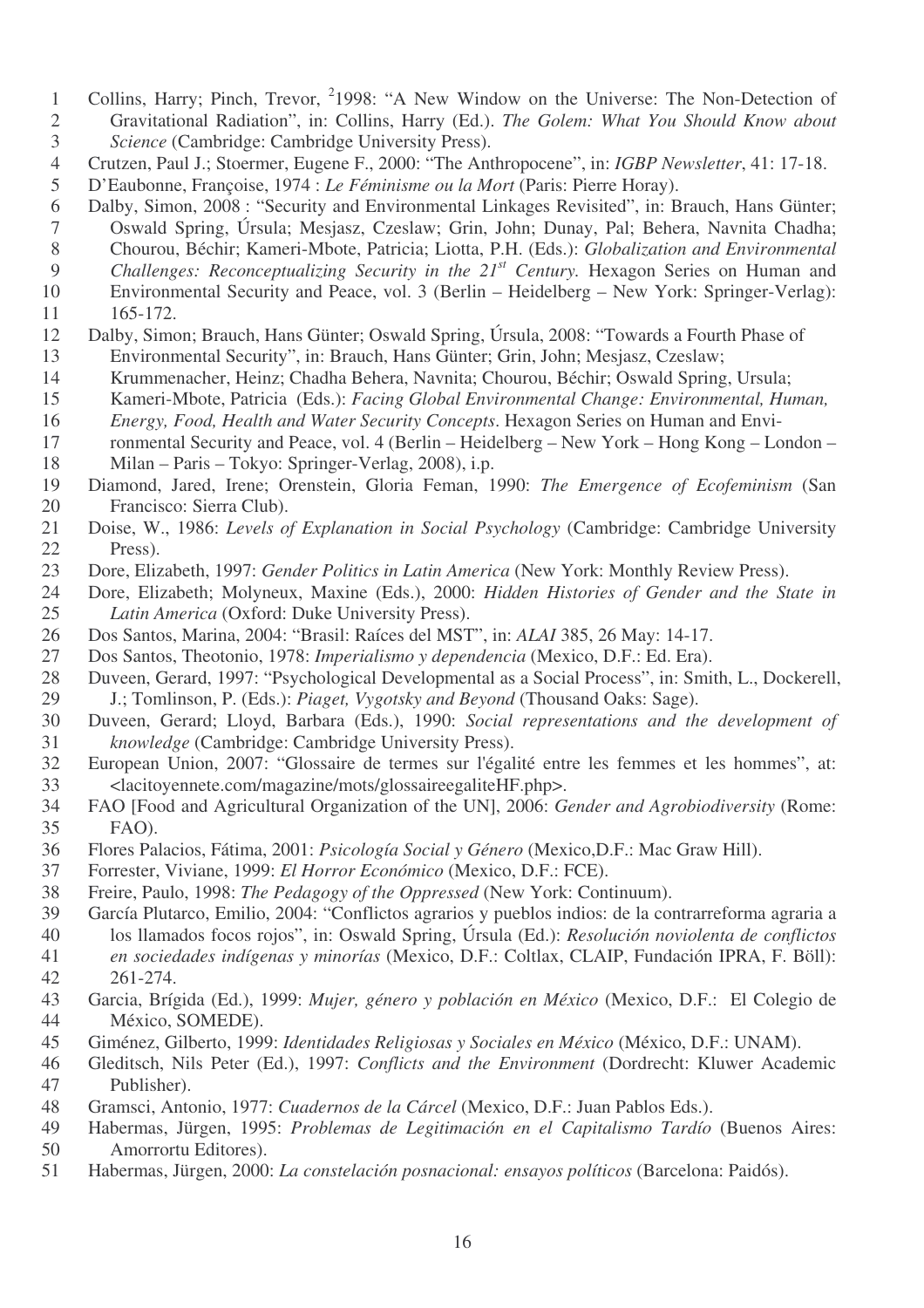- Haraway, Dona, 1988: "Situated knowledge: The science question in feminism and the privileged of partial perspective", in: *Feminist Studies*, 14 (Fall): 575-599.
- Haraway, Dona, 1997: *Modest\_Witness@Second\_Millennium.FemaleMan©Meets\_ OncoMouse* (New York and London: Routledge).
- Harding, Sandra, 1986: *The Science Question on Feminism* (Ithaca: Cornell University Press).
- Harding, Sandra, 1988: *Is Science Multicultural? Postcolonialism, Feminism, and Epistemologies* (Bloomington: Indiana University Press).
- Harding, Sandra, 1991: *Whose Science Whose Knowledge? Thinking from Women's Lives* (Ithaca: Cornell University Press).
- Harding, Sandra; Hintikka, Merrill B. (Eds.), 1991: *Discovering Reality: Feminist Perspectives on Epistemology, Metaphysics, Methodology, and Philosophy of Science* (Dordrecht: D. Reidel Pub.).
- Hartsock, Nancy C. M., 1983: "The feminist standpoint: Developing the ground for a specially feminist historical materialism", in: Harding, Sandra; Hintikka, Merrill B. (Eds.): *Discovering Reality: Feminist Perspectives on Epistemology, Metaphysics, Methodology, and Philosophy of Science* (Dordrecht: D. Reidel Pub.): 283-310.
- Hartsock, Nancy C. M., 1983a: *Money, Sex and Power: Toward a Feminist Historical Materialism* (New York: Longman).
- Hartsock, Nancy C. M., 1988: *The feminist standpoint revisited and other essays* (Boulder: Westview Press).
- Hartsock, Nancy C. M., 1993: "Feminist Challenges to Political Science." in: Finifter, Ada (ed.), *The State of the Discipline II*, (Washington, DC: APSA) 55-76.
- Herzlich, Paul; Graham Dorothy, 1993: *The cast Report* (Oxford: University of Oxford Press).
- IBRD [International Bank for Reconstruction and Development]; WB [The World Bank], 2007: *World Development Report: Agriculture for Development 2008* (Washington: IBRD/WB).
- IFAD, 2005: "Engendered Mobilization, the Key to Livelihood Security: IFAD's Experience in South Asia (updated 15 March 2007)"; at: <http://www.ifad.org/gender/thematic/southasia
- 28 /south\_2.htm>
- IFRC-RCS [International Federation of Red Cross and Red Crescent Societies], 2006: *World Disaster Report. Focus on neglected crises* (Geneva: International Federation of Red Cross and Red Crescent Societies).
- IFRC-RCS [International Federation of Red Cross and Red Crescent Societies], 2007: *World Disaster Report. Focus on discrimination* (Geneva: International Federation of Red Cross and Red Crescent Societies).
- Illich, Ivan, 1976: *Imprisoned in the global classroom* (London: Writers and Readers Publ. Corp.).
- IPCC, 2007: *Climate Change 2007: The Physical Science Basis* (Geneva: IPCC).
- IPCC, 2007a: *Climate Change 2007: Climate Change Impacts, Adaptation and Vulnerability* (Geneva: IPCC).
- Kaldor, Mary, Anheier, Helmut; Glasius, Larlies (Eds.), 2003: *Global Civil Society 2003* (Oxford: Oxford University Press).
- Kameri-Mbote, Patricia; Anyango Oduor, Jacinta, 2008: "Following god's constitution: The gender dimensions in the Ogiek claim to Mau Forest Complex", i.p.
- Krieger, N. A., 2001: "Glossary for Social Epidemiology", in: *Journal of Epidemiological Community Health*, 55: 693-700.
- Larraín, Sara, 2005: "Perspectiva ecologista y perspectiva de género", in: *Revista Polis* 3,9; at: <www.revistapolis.cl/9/parad.htm>.
- Lloyd, Barbara; Duveen, Gerard, 1992: *Gender Identities and Education: The Impact of Schooling* (New York: Harvester Wheatsheaf).
- Longino, Helen, 1990: *Science as Social Knowledge: Values and Objectivity in Scientific Inquiry* (Princeton: Princeton University Press).
- Longino, Helen, 1993: "Economics for Whom?", in: Farber, Marianne; Nelson, Julie (Eds.): *Beyond*
- *Economic Man: Essays in Feminism and Economics* (Chicago: University of Chicago Press).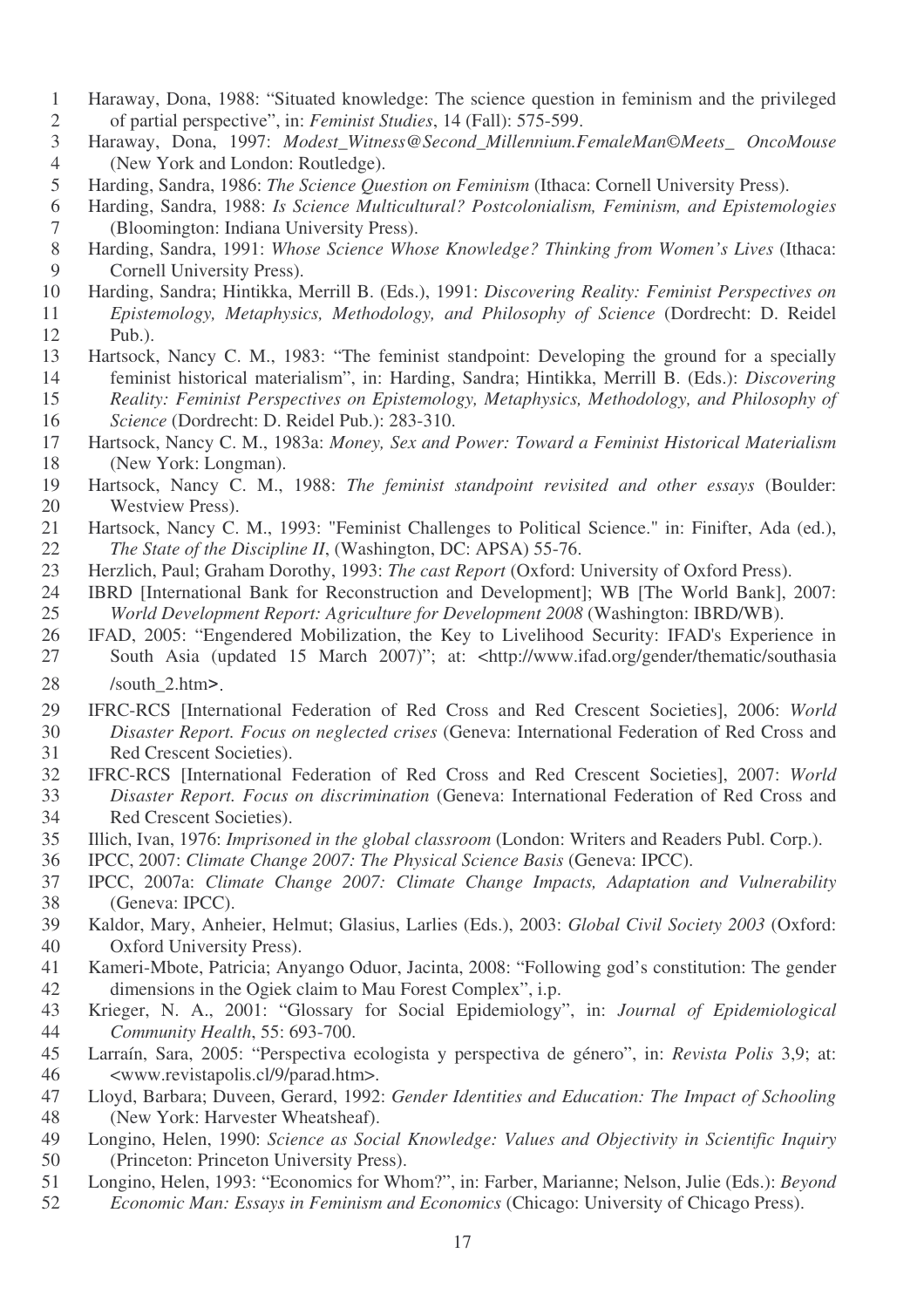- Longino, Helen, 2001: "Subjects, Power and Knowledge: Description and Prescription in Feminist Philosophies", in: *Conference in Gender Syllabus*, 6 November.
- López Austin, Alfredo, 2 2004: *Cuerpo Humano e Ideología. Las Concepciones de los Antiguas Nahuas* (Mexico, D.F.: IIA-UNAM).
- Mason, Andrew; King, Elizabeth, 2001: *Engendering development through gender equality in rights, resources, and voice*, A World Bank Policy Research Report (Washington: World Bank): 7 at:  $\langle \text{http://www-wds.worldbank.org/external/default/}$
- main?pagePK=64193027&piPK=64187937&theSitePK=523679&menuPK=64187510&search 9 MenuPK=64187283&siteName=WDS&entityID=000094946\_01020805393496>.
- Mathews, Jessica Tuchman, 1989: "Redefining Security", in: *Foreign Affairs*, 68,2 (Spring): 162- 177.
- Matthew, Richard A.; Fraser, Leah, 2002: *Global Environmental Change and Human Security: Conceptual and Theoretical Issues* (Irvine, CA: GECHS Program Office); at: <www.gechs.uci.edu/ gechsprdraffinal.pdf>.
- Melillo, Aldo; Suárez Ojeda, Elbio Néstor; Rodríguez, Daniel (Eds.), 2004: *Resiliencia y Subjetividad. Los Ciclos de la Vida* (Buenos Aires: Paidós).
- Melucci, Alberto, 1996. "The Process of Collective Identity", in: Johnston, Hank; Klandermans, Bert (Eds.): *Social Movements and Culture*. *Social Movements, Protest and Contention,* vol. 4, (Minneapolis: University of Minnesota Press).
- Mies, Maria, 1998: *Patriarchy and Accumulation on a World Scale* (Melbourne: Zed).
- Møller, Bjørn, 2003: "National, Societal and Human Security Discussion. A Case Study of the 22 Israeli-Palestine Conflict", in: Brauch, Hans Günter; Liotta, P.H.; Marquina, Antonio; Rogers,<br>23 Paul F.: Selim, Mohammad El-Saved (Eds.), Security and Environment in the Mediterranean: Paul F.; Selim, Mohammad El-Sayed (Eds.). *Security and Environment in the Mediterranean; Conceptualising Security and Environmental Conflicts* (Heidelberg: Ed. Springer): 277-288.
- Moscovici, Serge, 1976: *Social Influence and Social Change* (Cambridge: Academic Press).
- 26 Moscovici, Serge, 2000: "The history and actuality of social representations", in: Duveen, Gerard (Ed.): Social Representations. Explorations in Social Psychology (Cambridge: Polity, CUP). (Ed.): *Social Representations. Explorations in Social Psychology* (Cambridge: Polity, CUP).
- MunichRe, 2005: *Weather catastrophes and climate change – Is there still hope for us?* (Munich: Munich Re/Pg Verlag).
- Muñón Pablos, Julia, 1999: *Women in Mexico. A Past Unveiled* (Austin: University of Texas).
- Muriel, Josefina, 1982: *Cultura Feminina Novohispana* (Mexico, D.F.: UNAM).
- Muthien, Bernadette; Taylor, I., 2002: 'Executive Outcomes: The Return of Mercenaries and Private Armies', in: Hall, Rodney Bruce; Biersteker, Thomas J. (Eds.): *The Emergence of Private Authority in Global Governance* (Cambridge: Cambridge University Press).
- Myers, Norman, 1989: "Environment and Security", in: *Foreign Policy*, 74 (Spring): 23-41.
- Nicholson, Linda J., 1990: *Feminism/Postmodernism* (New York: Routledge).
- Nikolic-Ristanovic, Vesna, 2004: "Post-communism: women's lives in transition", in: *Feminist Review*, 76,2-4: 2-5.
- Oswald Spring, Úrsula (Ed.), 1991: *Estrategias de Supervivencia en la Ciudad de México* (Cuernavaca, México: CRIM-UNAM).
- Oswald Spring, Úrsula, 1992: "Sistema Alimentario y Desarrollo Social", in: González Casanova,
- Pablo (Ed.): *Diseño de Investigación y la Metodología en Ciencias Sociales* (Mexico, D.F.: Ed.
- Centro de Investigaciones Interdisciplinarias en Humanidades /UNAM): 23-45.
- Oswald Spring, Úrsula, 2001: "Sustainable Development with Peace Building and Human Security", in: Tolba, M.K. (Ed.). *Our Fragile World. Challenges and Opportunities for Sustainable Development, Forerunner to the Encyclopaedia of Life Support System* (Oxford: Oxford-EOLSS Publisher): vol.1: 873-916.
- Oswald Spring, Úrsula, 2002: *Estudios para la paz, democracia y seguridad en América Latina* (Mexico, D.F.: CRIM-UNAM, CLAIP, Coltlax, Böll Foundation).
- Oswald Spring, Úrsula, 2002a: "Transgénicos: Una panacea o amenaza", in: Heineke, Corinna
- (Ed.): *La Vida en Venta: Transgénicos, Patentes y Biodiversidad* (El Salvador: Fundación Heinrich
- Böll): 51-87.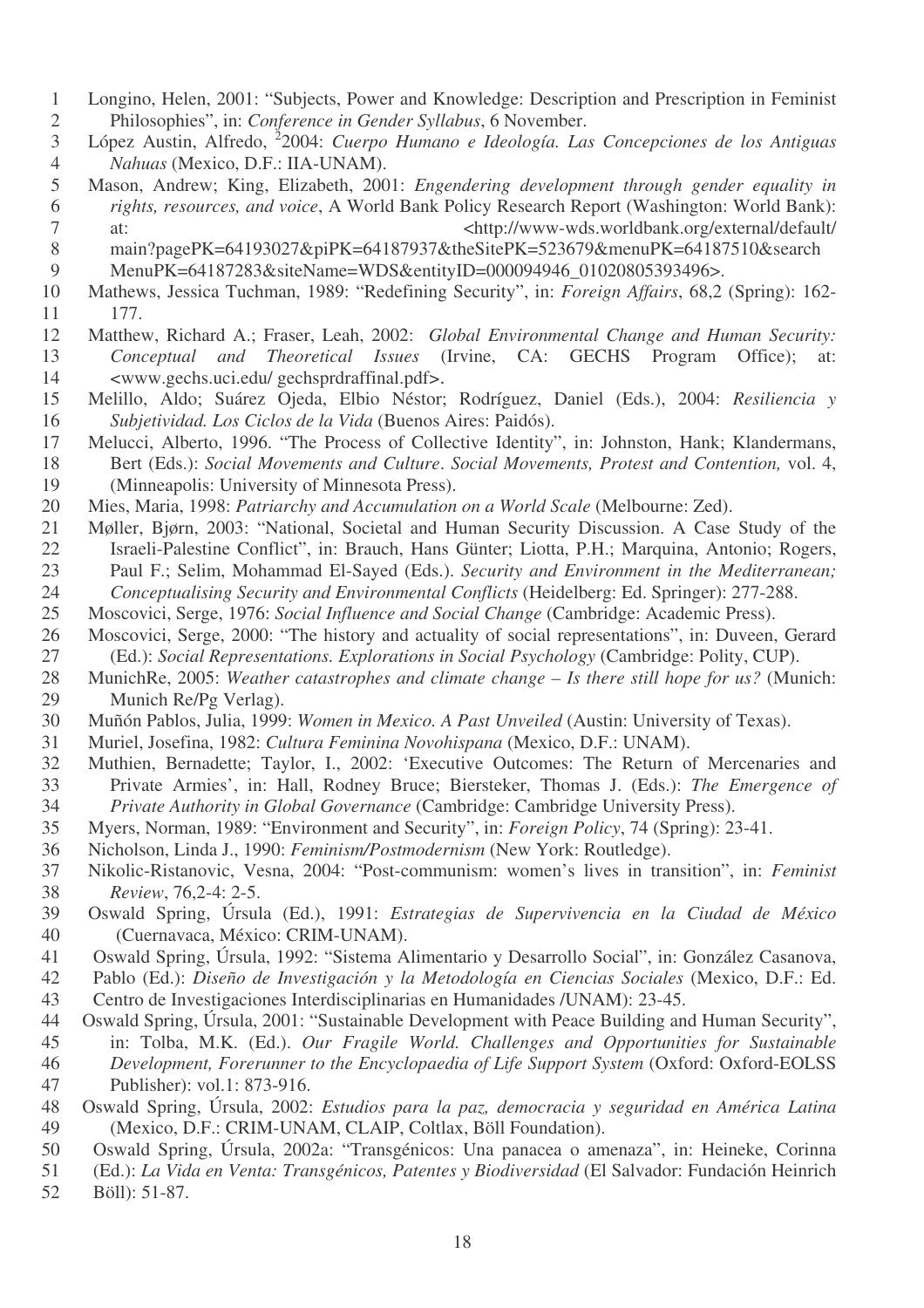- Oswald Spring, Úrsula, 2003: "La Mujer y el Hombre: Mitos y Realidades", in: Raquel Chávez
- Torres (ed.) (Mexico, D.F.: Ed. Médica Panamericana): 76-93.
- Oswald Spring, Úrsula (Ed.), 2004: *Resolución noviolenta de conflictos en sociedades indígenas y minorías* (Mexico, D.F.: Coltlax, CLAIP, Fundación IPRA, F. Böll).
- Oswald Spring, Úrsula, 2006: "International Security, Peace, Development, and Environment", in: Oswald Spring, Úrsula (Ed.), *Encyclopaedia of Life Support System* (Oxford: Oxford-EOLSS Publisher), vol.39 [published on line only].
- Oswald Spring, Úrsula, 2006a: "Calentamiento Global, Conflictos Hídricos y Mecanismos de Resolución", in: *Coyuntura 130* (November-Dicember): 3-21.
- Oswald Spring, Úrsula, 2006a: "Políticas Alimentarias", in: Calva, José Luís (Ed.). *Seminario Interdisciplinario sobre Políticas Alternativas en México,* Vol. Social Policy (México, D.F.: Taurus/ UNAM, i.p.).
- Oswald Spring, Úrsula, 2007: *Climate Change: A Gender Perspective on Human and State Security Approaches to Global Security, Concept Paper* (New York: International Women Leaders' Global Security Summit); at: <http://womenandglobalse-16 curity.org/index.php?option=com\_content&task=view&id=22&Itemid=33> and at: <
- http://www.afes-press.de/pdf/Oswald\_Climate\_Change\_gender\_perspective\_abs.pdf>.
- Oswald Spring, Úrsula 2008: "Globalization from Below: Social Movements and Altermundism-Reconceptualizing Security from a Latin American Perspective", in: Brauch, Hans Günter;
- Oswald Spring, Úrsula; Mesjasz, Czeslaw; Grin, John; Dunay, Pal; Behera, Navnita Chadha;
- Chourou, Béchir; Kameri-Mbote, Patricia; Liotta, P.H. (Eds.): *Globalization and Environmental*
- 22 *Challenges: Reconceptualizing Security in the 21<sup>st</sup> Century. Hexagon Series on Human and* Environmental Security and Peace, vol. 3 (Berlin – Heidelberg – New York: Springer-Verlag):
- 379-402.
- Oswald Spring, Úrsula, 2008a: *Gender and Disasters. Human, Gender and Environmental Security: A HUGE Challenge,* Intersection no./2008 (Bonn: UNU-EHS).
- Oswald Spring, Úrsula, 2008b: "Oriental, European and Indigenous Thinking on Peace in Latin America", in: Brauch, Hans Günter; Oswald Spring, Úrsula; Mesjasz, Czeslaw; Grin, John; Dunay, Pal; Behera, Navnita Chadha; Chourou, Béchir; Kameri-Mbote, Patricia**;** Liotta, P.H. (Eds.): *Globalization and Environmental Challenges: Reconceptualizing Security in the 21 st Century.* Hexagon Series on Human and Environmental Security and Peace, vol. 3 (Berlin –
- Heidelberg New York: Springer-Verlag): 175-193.
- Oswald Spring, Úrsula, 2008c: "Peace and Environment: Towards a Sustainable Peace as Seen from the South", in: Brauch, Hans Günter; Oswald Spring, Úrsula; Mesjasz, Czeslaw; Grin, John; Dunay, Pal; Behera, Navnita Chadha; Chourou, Béchir; Kameri-Mbote, Patricia; Liotta, P.H. (Eds.): *Globalization and Environmental Challenges: Reconceptualizing Security in the 21 st*
- *Century.* Hexagon Series on Human and Environmental Security and Peace, vol. 3 (Berlin –
- Heidelberg New York: Springer-Verlag): 113-126.
- Oswald Spring, Úrsula; Brauch, Hans Günter, 2008: "Reconceptualizing Security in the 21<sup>st</sup> Century: conclusions for Research and Policy-making", in: Brauch, Hans Günter; Oswald Spring,
- Úrsula; Mesjasz, Czeslaw; Grin, John; Dunay, Pal; Behera, Navnita Chadha; Chourou, Béchir;
- Kameri-Mbote, Patricia; Liotta, P.H. (Eds.): *Globalization and Environmental Challenges:*
- *Reconceptualizing Security in the 21 st Century.* Hexagon Series on Human and Environmental Security and Peace, vol. 3 (Berlin – Heidelberg – New York: Springer-Verlag): 941-954.
- 
- Persram, Nalini, 1994: "Politicizing the *Féminine*, Globalizing the Feminist", in: *Alternatives*, 19,3 (Summer): 275-314.
- Piaget, Jean, 1950: *The Psychology of Intelligence* (London: Routledge Kegan Paul).
- Pickup, Francine, 2001: *Ending Violence against Women: A Challenge for Development and Humanitarian Work* (Oxford: Oxfam Publication).
- Rehn, Elizabeth; Johnson Sirleaf, Ellen, 2002: *Women, war, peace: The Independent Experts' Assessment*, Vol.1 (New York: UNIFEM).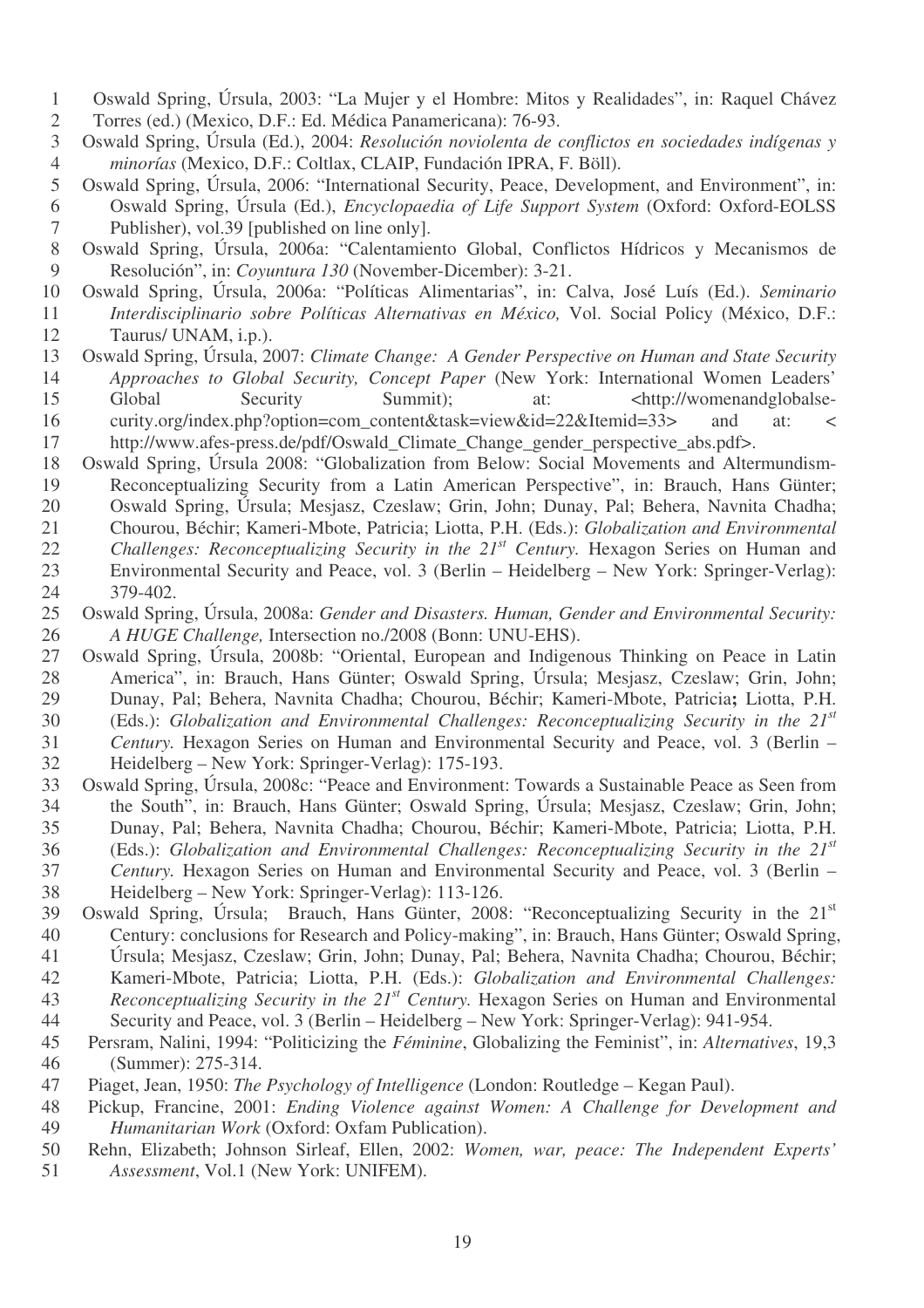- Riviere, Margarita; Clara de Cominges, 2001: *El Tabú. Madre e Hija frente a la Regla* (Barcelona: Planeta).
- Ruddick, Sara, 1995: *Maternal Thinking. Towards a Policy of Peace* (Boston: Beacon Press).
- Shiva, Vandana, 1993: *Monocultivos y biotecnología* (Montevideo: Instituto del Tercer Mundo).
- Smith, Dorothy, 1974: "Women's perspective as a radical critique of sociology", in: *Sociological Inquiry*, 44,1: 7-13.
- Steffen, W.; Sanderson, A.; Tyson, P. D.; Jäger, J.; Matson, P. A.; Moore III, B.; Oldfield, F.; Richardson, K.; Schellnhuber, H. J.; Turner, B. L.; Wasson, R. J., 2004: *Global Change and the Earth System. A Planet under Pressure.* The IGBP Series (Berlin: Springer Verlag).
- Stephenson, Caroline 1992: "New conceptions of security and their implications for means and
- methods", in: Teheranian, Katharine; Teheranian, Majid (Eds.). *Restructuring for World Peace: On*
- *the Threshold of the Twenty-First Century* (Creskil, NJ: Hampton Press): 47-61.
- Stern, Nikolas, 2006: *Stern Review on the Economics of Climate Change,* Report 30 October (Cambridge: Cambridge University Press).
- Stuart, Andrea, 1990: "Feminism: Dead or Alive", in: Rutherford, Jonathan (Ed.) *Identity – Community – Culture – Difference* (London: Lawrence & Wishart).
- Szasz, Ivonne; Susana Lerner (Eds.), 1998: *Sexualidades en México: Algunas Aproximaciones desde la Perspectiva de las Ciencias Sociales* (Mexico, D.F.: El Colegio de México).
- The Economist. 2007, *"*Reaching for a Renaissance. Special Report on China and its Regions", in: The Economist, 15 August: 1-52.
- Ullman, Richard, 1983: "Redefining Security", in: *International Security*, 8,1 (issue): 129-123.
- UN [United Nations], 2006: *International Human Rights Instruments* (New York: United Nations Publishing Section).
- UN [United Nations], 2006a: *The World's Women 2005. Progress in Statistics* (New York: United Nations Publishing Section).
- UN Millennium Project, 2005: *Who's Got the Power: Transforming Health Systems for Women and Children. Task Force on Child Health and Maternal Health* (London - Sterling: Earthscan).
- UNDP, 1993-2005: *Human Development Report 1993-2005* (New York: Oxford University Press).
- UNDP, 2007: *UNDP Human Development Report 2007/2008 Fighting climate change: Human solidarity in a divided world* (New York: Oxford University Press).
- UNDP, 2007a: *Climate Change Adaptation: Knowledge Needs Survey* (New York: UNDP); at: <http://www.energyandenvironment.undp.org/undp/index.cfm?module=Library&page= Document&DocumentID=6508>.
- UNEP 2004: *Understanding Environment, Conflict and Cooperation* (Nairobi: UNEP); at: <http://www.wilsoncenter.org/topics/pubs/unep.pdf >.
- UNEP, 2007: *Global Environment Outlook 4. GEO-4* (New York: UNEP); at: <http://www.earthprint.com/>.
- UNEP-PCAU, 2004: *Understanding Environment* (New York: UNEP).
- UNESCO, 2002: *Medium-Term Strategy for 2002-2007. Contributing to peace and human development in an era of globalization through education, the sciences, culture and communication* (Paris: UNESCO).
- UNFCCC, 2007: *Framework Convention on Climate Change. Investment and financial flows necessary to respond to climate change,* Vienna, Austria, 23 August, at: <http:// un-fccc.int/ghg\_emissions\_data/items/3800.php>.
- UNFPA, 2004: *The State of World Population 2004: The Cairo Consensus at Ten: Population, Reproductive Health and the Global Effort to End Poverty* (New York, UNFPA):
- UNICEF, 2000: *The State of World*'*s Children 2000* (New York: UNICEF).
- UNIFEM, 2007: *Di no al violencia contra las mujeres*, at: <www.saynotoviolence.org>.
- United Nation Population Division, 1997: *Urban and Rural Areas, 1950-2030. The 1996 Revision* (New York: United Nations).